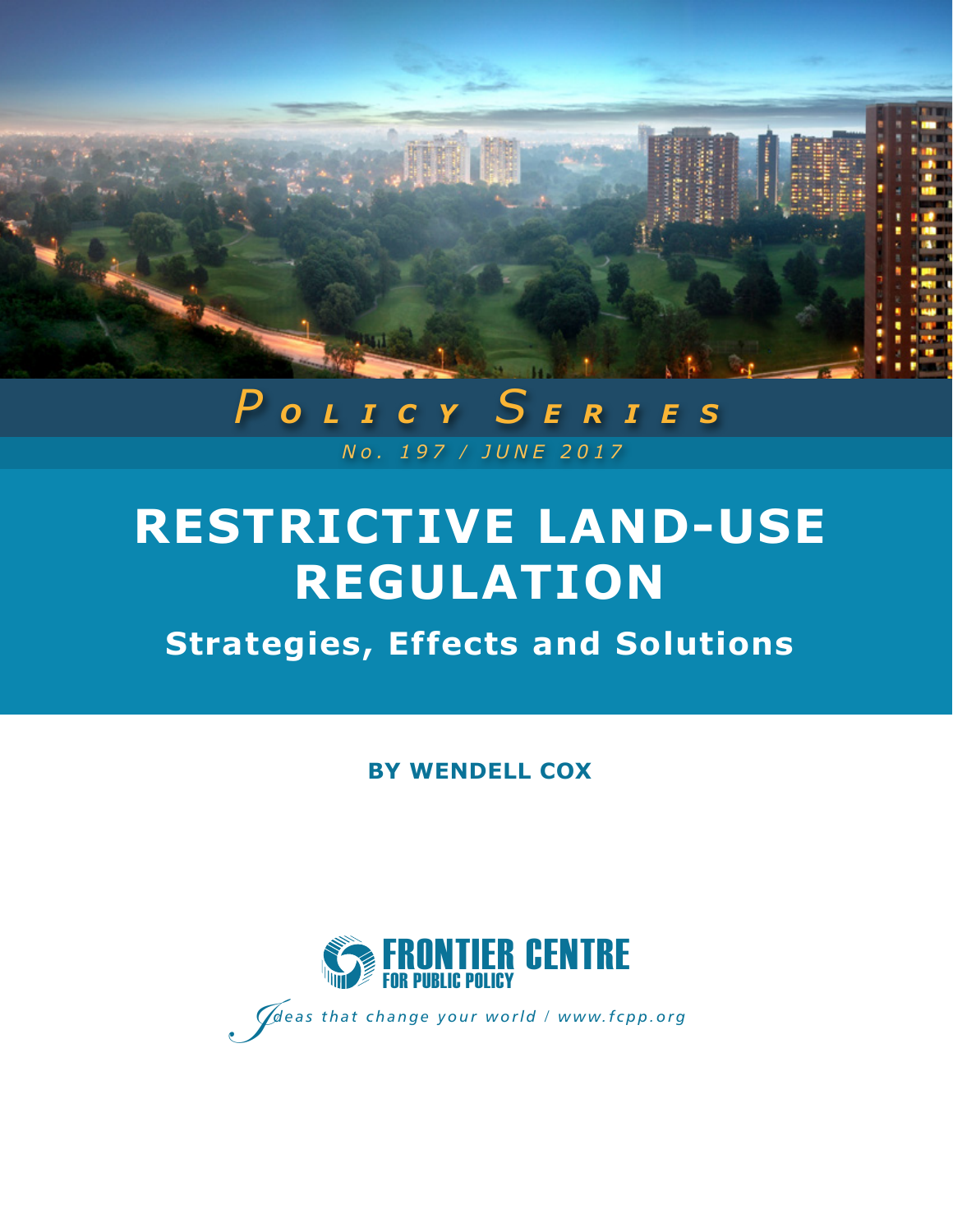

Wendell Cox is principal of Wendell Cox Consultancy (Demographia), a St. Louisbased (Missouri-Illinois) international public policy firm. He is an expert in land-use and transportation policy and is co-author of the "Demographia International Housing Affordability Survey," which has examined metropolitan areas in Canada, Australia, Ireland, New Zealand, the United Kingdom and the United States since 2004 and covers 10 nations in its 10th edition (2014). The Frontier Centre for Public Policy sponsors the Survey in Canada.

Mr. Cox has written and spoken widely on the role of housing affordability in the standard of living and in poverty reduction, including national speaking tours in Australia and in numerous international presentations.

He is author of *War on the Dream: How Anti-sprawl Policy Threatens the Quality of Life* and the co-author with Richard Vedder of *The Wal-Mart Revolution: How Big-Box Stores Benefit Consumers, Workers, and the Economy.* In addition to these books, he has been a frequent book chapter contributor and is the author of a regular column in www.newgeography.com.

He is also author of the widely cited "Demographia World Urban Areas," which is the only compendium of population, land area and population density for all known urban areas of 500,000 or more people.

He served nine years as a visiting professor at the Conservatoire national des arts et métiers, a Paris university, and he holds a BA in Government from California State University, Los Angeles, and an MBA from Pepperdine University, also in Los Angeles.

In 1977, then Mayor Tom Bradley appointed him to three terms on the Los Angeles County Transportation Commission, which was the top policy body in both highways and transit in the largest county in the United States. He was appointed by then Speaker of the United States House of Representatives Newt Gingrich to fulfill the unexpired term of then New Jersey Governor Christine Todd Whitman when she resigned from the Amtrak Reform Council.

He was an invited speaker at the Greater Toronto Area Transportation Summit in 2003, and he has lectured at the University of Toronto. He participated in a policy debate on the Toronto Transit Commission at Ryerson University in 2010.

Mr. Cox is a senior fellow at the Frontier Centre for Public Policy.



203-2727 Portage Avenue, Winnipeg, Manitoba Canada R3J 0R2 Tel: 204-957-1567 Email: manitoba@fcpp.org

The Frontier Centre for Public Policy is an independent, non-profit organization that undertakes research and education in support of economic growth and social outcomes that will enhance the quality of life in our communities. Through a variety of publications and public forums, the Centre explores policy innovations required to make the prairies region a winner in the open economy. It also provides new insights into solving important issues facing our cities, towns and provinces. These include improving the performance of public expenditures in important areas such as local government, education, health and social policy. The author of this study has worked independently and the opinions expressed are therefore their own, and do not necessarily reflect the opinions of the board of the Frontier Centre for Public Policy.

Copyright © 2017 by the Frontier Centre for Public Policy.

Policy Series No. 197 • Date of First Issue: June 2017.

Reproduced here with permission of the author. Any errors or omissions and the accuracy and completeness of this paper remain the responsibility of the author.

ISSN 1491-78

I*deas that change your world www.fcpp.org*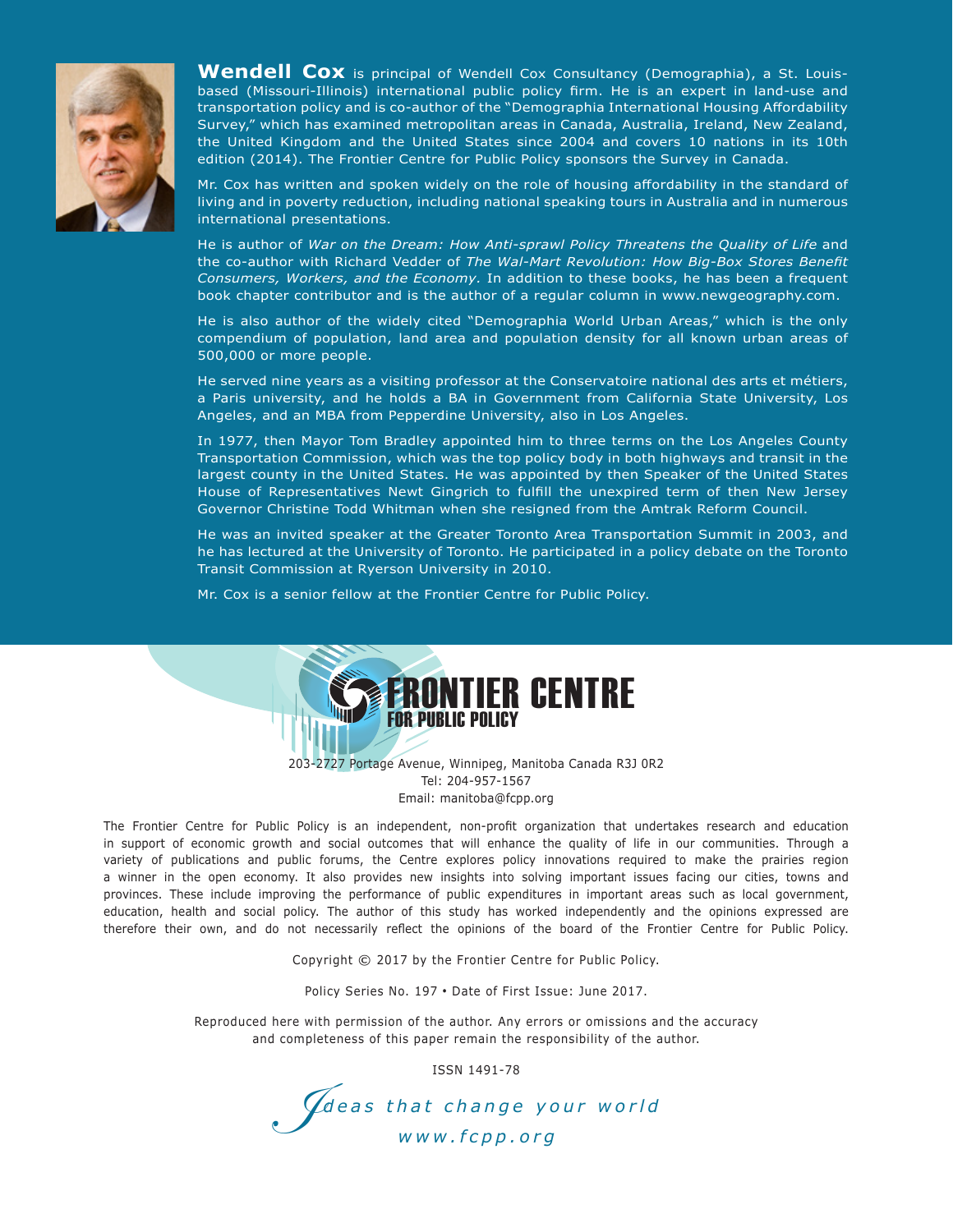## *No. 197 / JUNE 2017 P OLICY S ERIES*

## RESTRICTIVE LAND-USE REGULATION Strategies, Effects and Solutions

BY WENDELL COX

## TABLE OF CONTENTS

|     | 1.0 |                                                                  |                                                                          |    |
|-----|-----|------------------------------------------------------------------|--------------------------------------------------------------------------|----|
|     | 2.0 |                                                                  |                                                                          |    |
|     | 3.0 |                                                                  |                                                                          | 7  |
|     | 4.0 |                                                                  |                                                                          |    |
|     |     | 4.1                                                              |                                                                          | 9  |
|     |     |                                                                  | 4.11 Association of Urban Containment with Reduced Housing Affordability | 10 |
|     |     |                                                                  |                                                                          | 13 |
|     |     | 4.2                                                              |                                                                          | 14 |
|     |     | 4.3                                                              |                                                                          | 15 |
|     |     | 4.4                                                              |                                                                          | 15 |
|     | 5.0 | DIFFERING TRENDS IN THE RENTAL AND HOME OWNERSHIP MARKETS        |                                                                          | 16 |
|     | 6.0 |                                                                  | PROPOSED SOLUTIONS TO RESTORE AND PRESERVE HOUSING AFFORDABILITY         | 18 |
|     |     | 6.1                                                              |                                                                          | 18 |
|     |     | 6.2                                                              |                                                                          | 19 |
|     |     | 6.3                                                              |                                                                          | 20 |
|     |     | 6.4                                                              |                                                                          | 21 |
|     |     | 6.5                                                              |                                                                          | 21 |
| 7.0 |     | THE FUTURE OF HOUSING AFFORDABILITY AND MIDDLE-INCOME HOUSEHOLDS | 22                                                                       |    |
|     |     |                                                                  |                                                                          | 23 |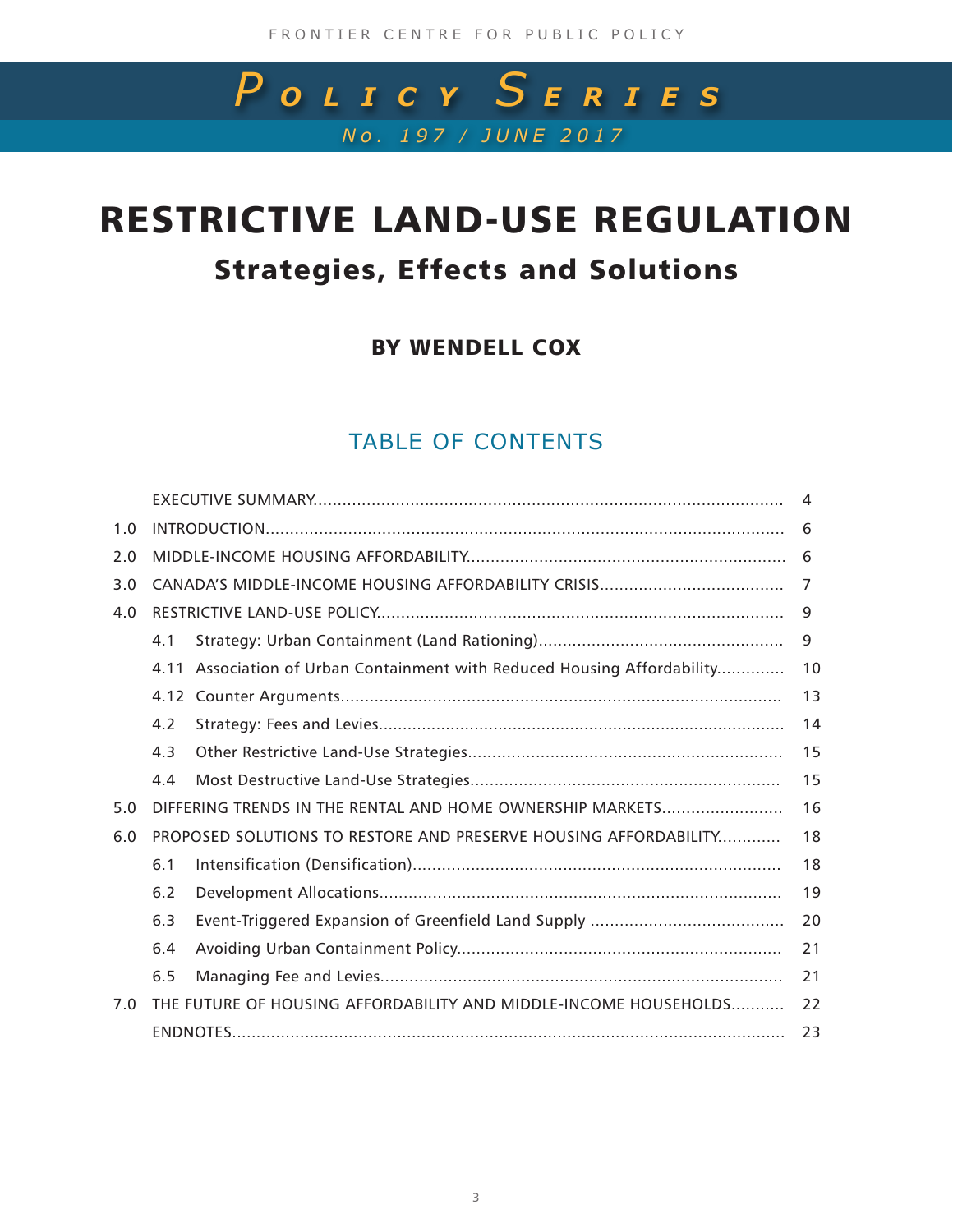## EXECUTIVE SUMMARY

Housing<sup>[1](#page-4-0)</sup> is the largest expenditure item of the household budget. Large increases in house prices can significantly reduce household discretionary income (the amount left over after paying for necessities), reducing the standard of living and increasing relative poverty.

After decades of relative stability, house prices have raced ahead of household incomes in Canada since about 2000, retarding middle-income housing affordability. The most serious housing affordability problems are in the Vancouver and Toronto metropolitan areas, which have been rated as having some of the worst housing affordability in the world.

Middle income housing affordability is different from low income housing affordability, which is subsidized by public funds. This report focuses on middle-income housing affordability between housing markets (metropolitan areas).

To assess middle-income housing affordability, it is necessary to employ metrics. Price-toincome ratios are frequently used, such as the "median multiple." Housing affordability metrics should be compared within housing markets (metropolitan areas) and between housing markets over time.

As in Canada, house price increases have occurred in a number of housing markets around the world. Research has shown a strong association between the imposition of "more restrictive" land use policies. The primary purpose of restrictive land-use policy is to stop the spatial expansion of urban areas (pejoratively called "urban sprawl").

The particular land use policy most associated with unprecedented increases in house prices relative to incomes is urban containment, such as urban growth boundaries and other measures that prohibit or strongly discourage new housing development, on and beyond the urban fringe. Consistent with the law of supply and demand, the reduction in land supply is associated with higher land prices and in consequence higher house prices.

A second strategy, fees and levies can be a major impediment to housing affordability, as municipalities shift funding of functions to new home purchasers that were formerly paid through general taxation.

Proponents claim that housing affordability can be restored by building higher density, especially high rise buildings in urban cores. This would require liberalization of building heights and zoning regulations and would lead to higher land prices, possibly neutralizing any lower high density housing cost effect. Further, higher density housing is not a substitute for the ground-oriented, largely detached housing that is purchased by most Canadians. It is unlikely that a shift to an urban core oriented intensification can restore housing affordability.

The prospect is that housing affordability will continue to decline until the restrictive landuse policy is reformed.

The pervasive loss of housing affordability in metropolitan areas implementing urban containment policy has led to regulatory reform proposals. The most promising may be "event triggered" expansion of greenfield land supply for development.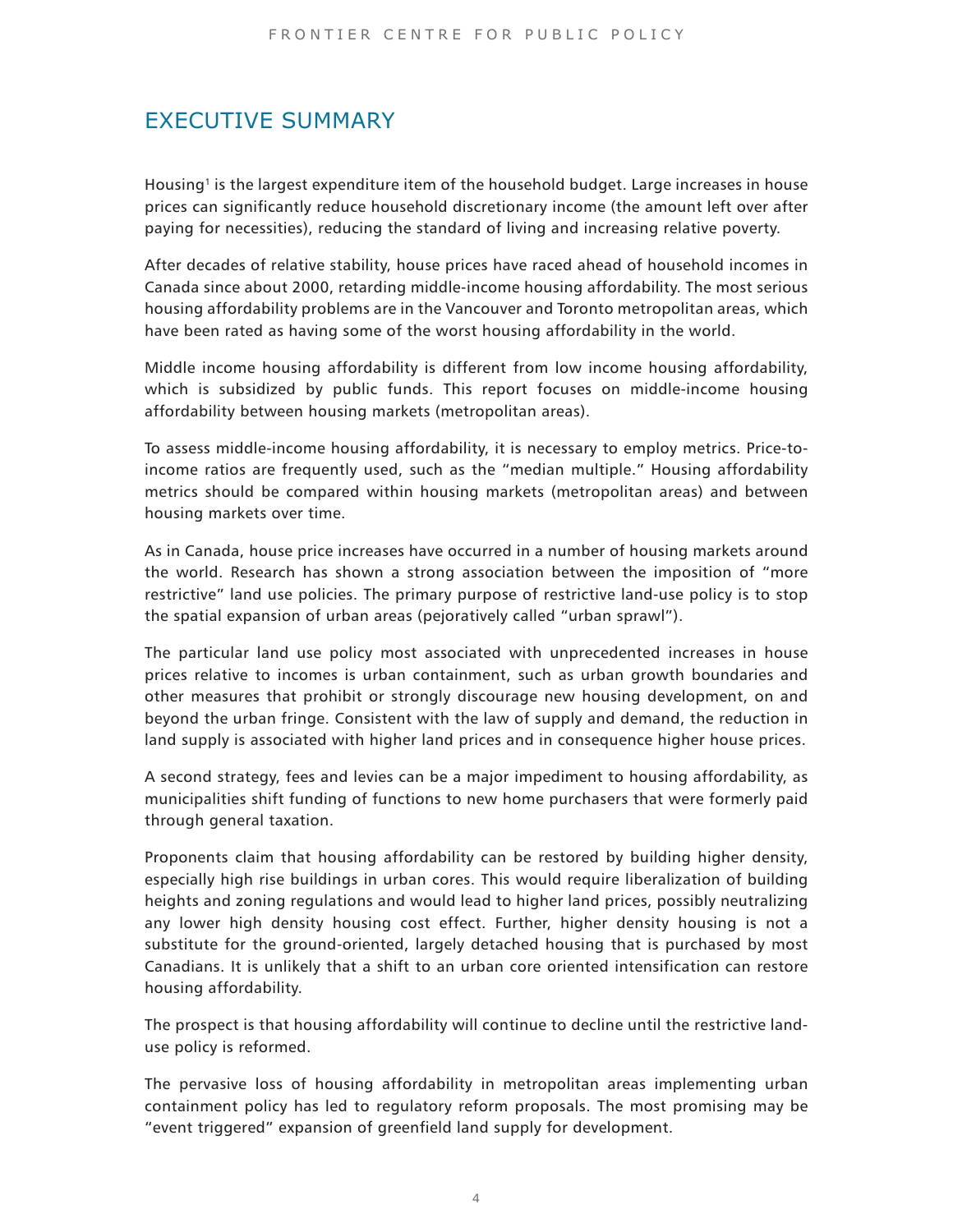Land and housing markets would be continually monitored and in any year the price to income ratio goal is not met, automatic expansion of greenfield land supply would occur. This would permit the competitive market for land to operate and result in progress toward housing affordability.

The surest strategy to retain housing affordability is to avoid urban containment policies in metropolitan areas where they have not been adopted.

<span id="page-4-0"></span>[1. N](#page-22-0)ote: This report builds on *A Question of Values: Middle-Income Housing Affordability and Urban Containment*  Policy, by Wendell Cox,<sup>2</sup> which contains a more detailed analysis of the impact of land-use policy on housing affordability, and, *Canada's Middle-Income Housing Affordability Crisis,* by Wendell Cox and Ailin He.[3](#page-22-2) Parts of the present report are adapted from these earlier reports.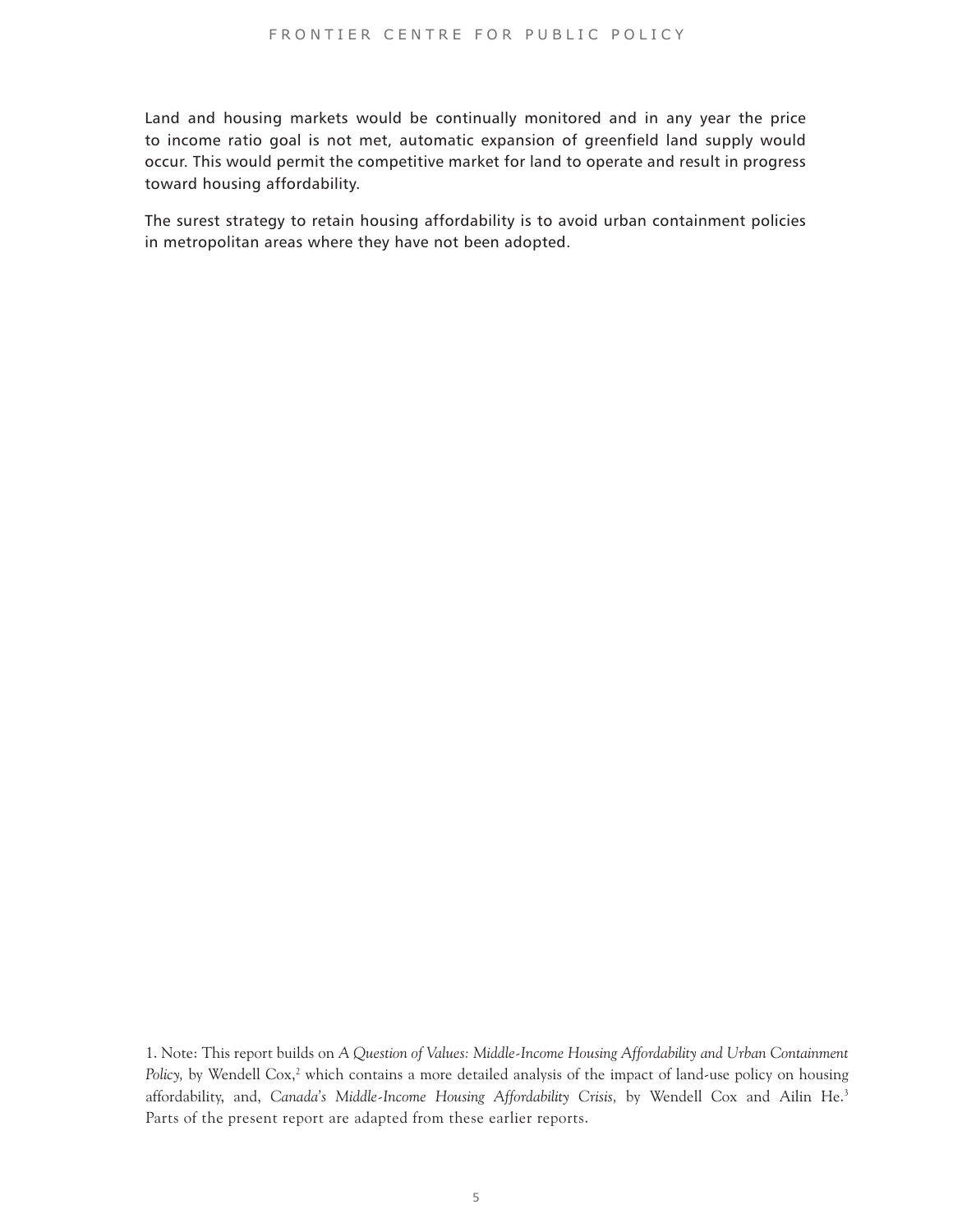## **1.0 INTRODUCTION**

<span id="page-5-2"></span><span id="page-5-0"></span>Middle–income housing affordability has become a major concern in Canada and a number of other nations. A significant factor in the loss of housing affordability has been restrictive land-use regulations, which have been adopted in many metropolitan areas. Previous Frontier Center for Public Policy research reports have documented the association between more restrictive land-use regulations<sup>4</sup> and the loss of housing affordability<sup>5</sup> and the pervasive losses by metropolitan area in Canada.[6](#page-22-5)

<span id="page-5-1"></span>This research report examines and evaluates specific land-use regulatory strategies and their association with housing affordability at the metropolitan area (housing market) level. The report also reviews policies that have been advanced as having potential for improving or preserving housing affordability.

## 1.0 INTRODUCTION MIDDLE-INCOME HOUSING 2.0 AFFORDABILITY

<span id="page-5-3"></span>Housing affordability is measured in relation to income. This paper uses a price-to-income ratio called the "median multiple," to measure middle–income housing affordability. The median multiple is the median house price divided by the median household income (middle house price divided by the middle household income).[7](#page-22-6) Price-to-income ratios can provide a standard for housing affordability for comparison between metropolitan areas and historical comparisons within metropolitan areas.

Middle-income is different from low–income affordable housing (also called "social housing"), which relies on public subsidies to serve the needs of households unable to afford the house prices that prevail in the open market. Obviously, low-income housing is an important public concern. Generally, middle-income households have been able to afford to own their own homes, though that is becoming increasingly difficult.

### Housing Markets (Metropolitan Areas)

The geographic focus of this report is housing markets, which are metropolitan areas (census metropolitan areas or CMA's). Housing affordability in metropolitan areas is compared between and within metropolitan areas and over time.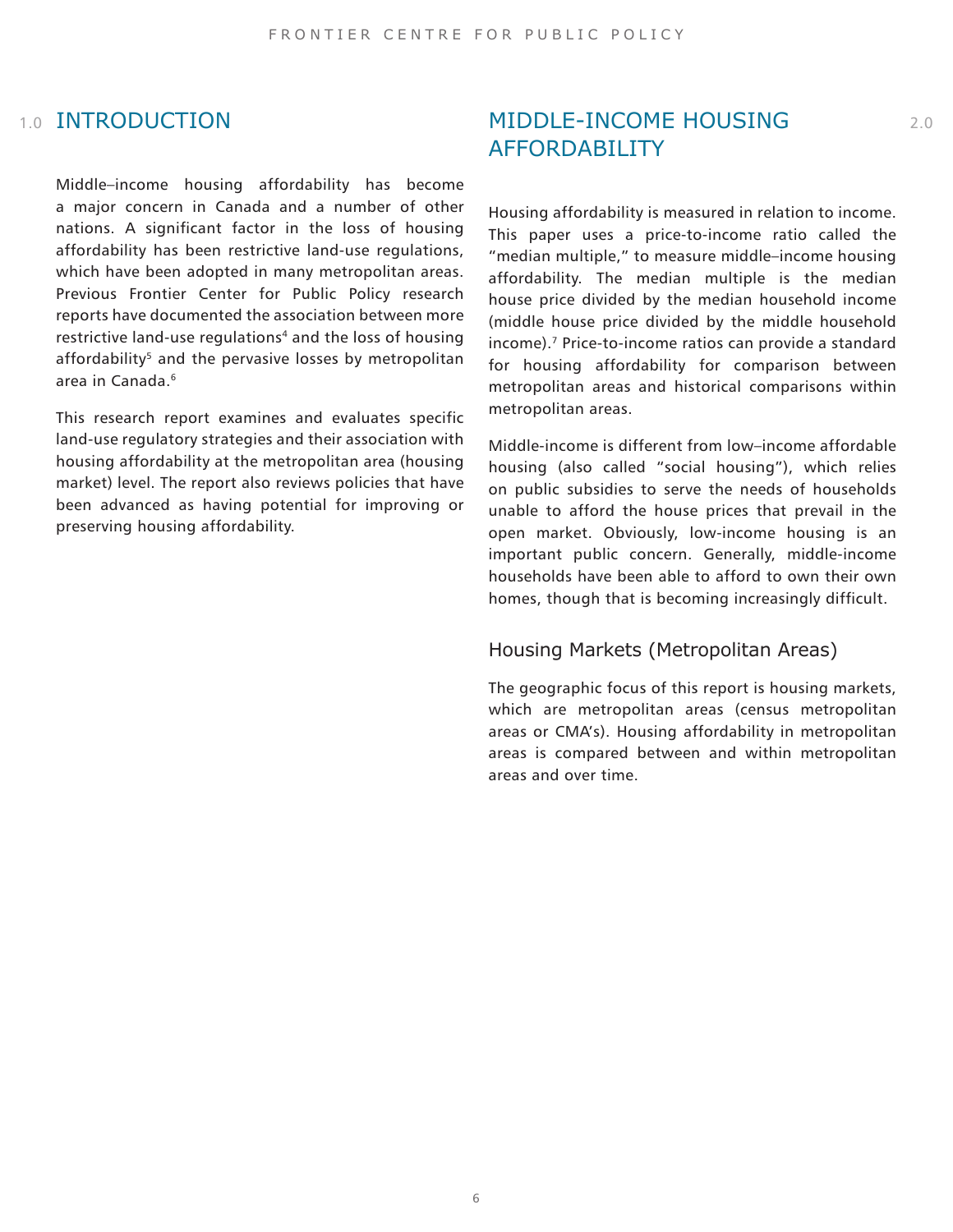## 3.0 CANADA'S MIDDLE-INCOME HOUSING AFFORDABILITY CRISIS

<span id="page-6-0"></span>Typically, housing is the largest expenditure in the household budget. As a result, the cost of housing is of particular importance to middle-income households, who are generally characterized by limited discretionary income. In addition, housing represents the largest costof-living difference between metropolitan areas. As a result, as house prices increase ahead of increases in incomes, they reduce the household standard of living by reducing discretionary incomes and result in greater real poverty.<sup>[8](#page-22-7)</sup>

<span id="page-6-3"></span><span id="page-6-2"></span><span id="page-6-1"></span>Canada has a middle-income housing affordability crisis, with house prices escalating far ahead of income increases. Concerns about the Canada's inflated house prices damaging the economy have been raised by the Bank of Canada,<sup>9</sup> and international financial institutions, such as the Organization for Economic Cooperation and Development (OECD),<sup>[10](#page-22-9)</sup> and the International Monetary Fund  $(IMF).<sup>11</sup>$  $(IMF).<sup>11</sup>$  $(IMF).<sup>11</sup>$ 

Recently, the Canada Mortgage and Housing Corporation (CMHC) has issued a "red warning" for the entire housing market in Canada." Red warnings were issued for the Vancouver, Toronto, Hamilton, and Québec City housing markets (census metropolitan areas). CMHC also noted that higher prices are spreading to markets near Vancouver, such as Victoria and Abbotsford (in the Fraser Valley), Kelowna, as well as to markets near

<span id="page-6-4"></span>Toronto. "Moderate" warnings were also issued for Montréal, Calgary, Edmonton, Saskatoon, and Regina.[12](#page-22-11)

According to the CMHC, red warnings indicate "strong evidence of problematic conditions for Canada overall. Home prices have risen ahead of economic fundamentals such as personal disposable income and population growth, resulting in the overvaluation of houses in many cities."

<span id="page-6-5"></span>Indeed, house prices have been rising well above the economic fundamentals in Canada for at least a decade. The most serious problems are in Vancouver and Toronto. In the dozen years that the *Demographia Annual International Housing Affordability Survey,*  has been published, Vancouver's housing affordability has deteriorated to the point that only two major metropolitan areas<sup>13</sup> out of approximately 90 that have been ranked in nine nations, are more severely unaffordable. At the same time, in Toronto, house prices have more than doubled since 2004.

<span id="page-6-8"></span><span id="page-6-7"></span><span id="page-6-6"></span>In June 2015, *[Canada's Middle-Income Housing](https://fcpp.org/sites/default/files/documents/Cox %26 He - Middle-Income Housing Crisis.pdf) [Affordability Crisis](https://fcpp.org/sites/default/files/documents/Cox %26 He - Middle-Income Housing Crisis.pdf)* showed that house prices rose faster than income in each of the nation's 33 metropolitan areas and two additional census agglomerations (CA's) that were examined between 2000 and 2015.<sup>14</sup> The average increase in house prices was approximately three times that of household incomes. Across the 35 metropolitan areas and census districts examined,<sup>[15](#page-22-14)</sup> house prices rose five times as fast as general inflation between 2000 and 2015, and far faster than the Consumer Price Index.[16](#page-22-15)



Estimated from Statistics Canada, CMHC and Conference Board data.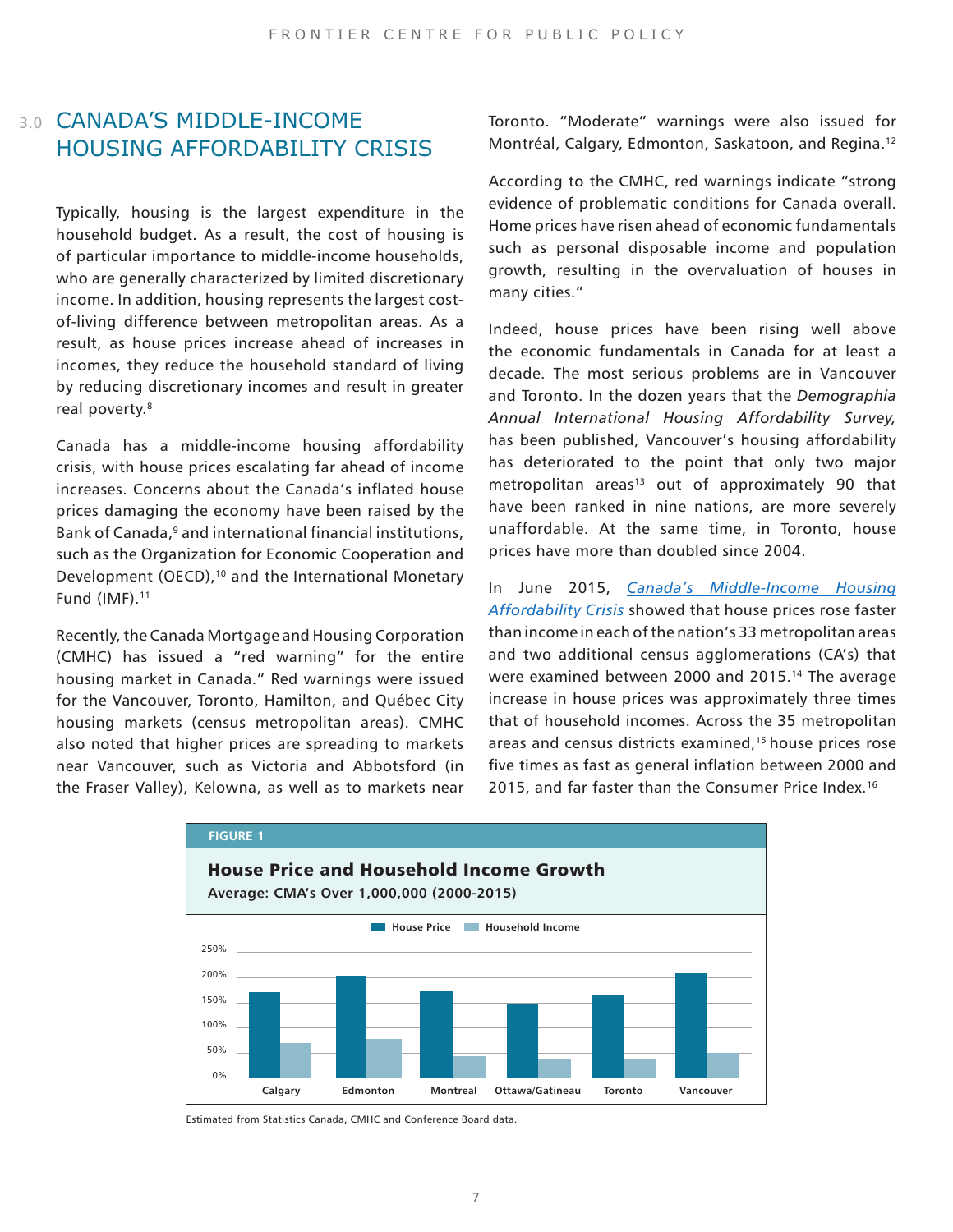

<span id="page-7-0"></span>The greatest housing affordability deterioration was in the six markets with a population of more than one million (Calgary, Edmonton, Montréal, Ottawa-Gatineau, Toronto, and Vancouver). On average, prices rose 3.3 times that of household incomes in these six metropolitan areas between 2000 and 2015. Vancouver and Toronto house prices rose the most, at more than four times incomes (Figure 1, previous page). This confirms the most recent *Demographia Survey* findings that show the Vancouver and Toronto markets to have severely unaffordable housing, ranking third worst<sup>[17](#page-22-16)</sup> amongst 92 major metropolitan areas making up the 9 nations studied.

The rising house prices represents a significant decoupling of house prices from household incomes, which had existed for at least three decades. Between 1970 and

<span id="page-7-1"></span>2004-05, house prices were comparatively stable relative to household incomes in five of the six major Canadian metropolitan areas. The exception was the Vancouver area, where there was a substantial increase in the price to income ratio. By contrast, there was a substantial increase in the price to income ratio in each of the six largest metropolitan areas between the middle 2000s and 2016. Even the large Vancouver area increase between 1970 and 2004-2005, was dwarfed by a more than five times as great increase from over the period (Figure 2).<sup>[18](#page-22-17)</sup>

The trends worsened significantly in 2016, with detached housing prices increasing 24 percent in Toronto and 34 percent in Vancouver, both in a single year. Moreover, there is the ominous prospect of higher interest rates, which would make balancing the budget even more difficult for most middle-income households.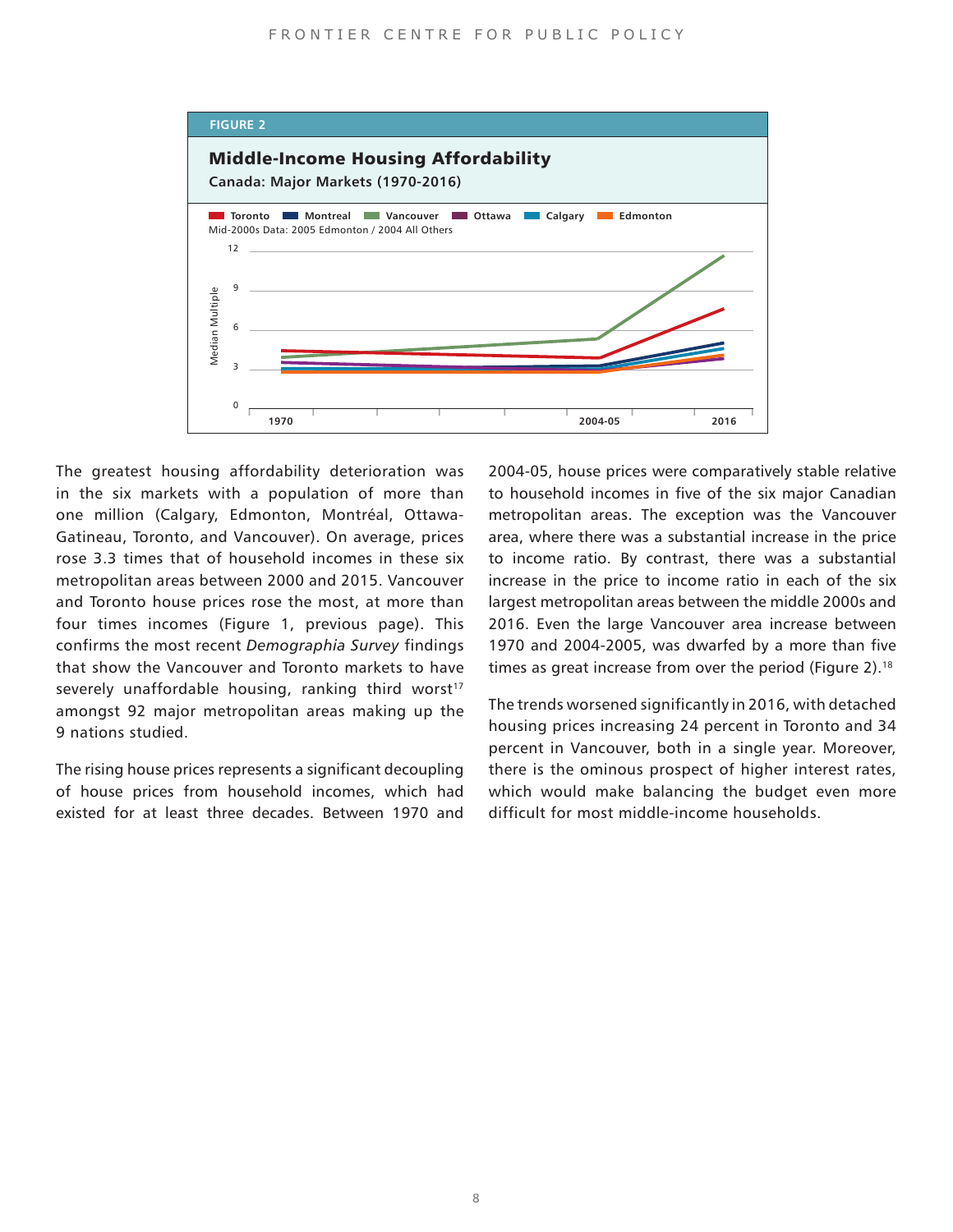## 4.0 RESTRICTIVE LAND-USE **REGULATION**

For many years, land-use regulations have become more restrictive in many metropolitan areas of Canada and elsewhere in the world.

<span id="page-8-0"></span>The principal purpose of more restrictive land-use regulations has been to contain the spatial expansion of cities (pejoratively referred to as "urban sprawl").<sup>[19](#page-22-18)</sup> However, some strategies of restrictive land-use policies have been associated with producing severely unaffordable housing. This has occurred as more restrictive land-use policies have made it much more expensive to develop housing tracts on greenfield land, a process by which middle-income housing affordability has been expanded across the nation since World War II.

Maintaining or improving the standard of living and reducing poverty are priorities that, it can be argued are more important than any other, except national security and the rule of law.

<span id="page-8-2"></span><span id="page-8-1"></span>Concurrent with the expansion of more restrictive landuse policies, house prices have increased relative to incomes and an association has been shown between more restrictive regulations and higher house prices relative to incomes. The academic evidence is reviewed in *[A Question of Values: Middle – Income Housing](https://fcpp.org/a_question_of_values) [Affordability and Urban Containment Policy](https://fcpp.org/a_question_of_values)*[20](#page-22-19) and the actual experience is described in the annual *[Demographia](http://www.demographia.com/dhi.pdf) [International Housing Affordability Survey.](http://www.demographia.com/dhi.pdf)*[21](#page-22-20)

<span id="page-8-3"></span>Restrictive land-use regulation may be called by various terms, such as compact city policies, smart growth, growth management, urban consolidation,<sup>22</sup> livability, and others. Among urban planners, there may be technical differences among these policies but generally more restrictive land-use regulations have replaced liberal land-use regulations.

<span id="page-8-4"></span>Vancouver was the first to apply more restrictive landuse regulation across a metropolitan area. Vancouver's regulatory system is now approximately 50 years old. The province of Ontario adopted restrictive land-use ("Places to Grow") regulation for the Greater Toronto Area in the early 2000s.<sup>[23](#page-22-22)</sup> The Montreal metropolitan area has had restrictive land-use regulation in the form of an agricultural boundary established under Quebec law. The city of Calgary, which accounts for an overwhelming portion of the metropolitan area population, adopted a restrictive land-use regulation in the 2000s, while stronger land-use regulation was also adopted in the Edmonton metropolitan area and the city of Ottawa.

More restrictive land-use regulation has also been adopted in many smaller metropolitan areas, such as Regina, Saskatoon, Saint John, and others. Smaller metropolitan areas in the Greater Golden Horseshoe are also subject to Ontario's "Places to Grow" land-use policy.

This section evaluates the impact of commonly used land-use regulatory strategies and their association with middle-income housing affordability in housing markets.

## Strategy: Urban Containment (Land Rationing)

<span id="page-8-5"></span>Urban containment is one of the most important strategies of restrictive land-use regulation and broadly refers to a wide range of measures that severely ration land for development.<sup>[24](#page-22-23)</sup> Urban containment involves substantial prohibition of new housing development on large swaths of developable land. The most frequently occurring urban containment strategies are urban growth boundaries (such as greenbelts), but there are also other strategies, as is indicated below. The common feature of urban containment strategies is the rationing of land on or beyond the urban fringe for housing development.

<span id="page-8-6"></span>Urban containment strategies also include "priority growth areas" a euphemism for prohibiting new house construction in areas not so designated. Urban containment includes "infill" quotas, which require a certain percentage of new house building to occur within the existing built up urban area, $25$  rather than on greenfield land. Often these quotas do not permit the level of urban fringe development demanded by the market, thus creating a shortage of housing in peripheral areas. Another strategy is moratoria on house construction, which are normally implemented only within sub-metropolitan sectors (such as municipalities), but if applied at the metropolitan area level would severely ration land. Large lot zoning or agricultural zoning can also be designed in such a way as to function as an urban containment boundary.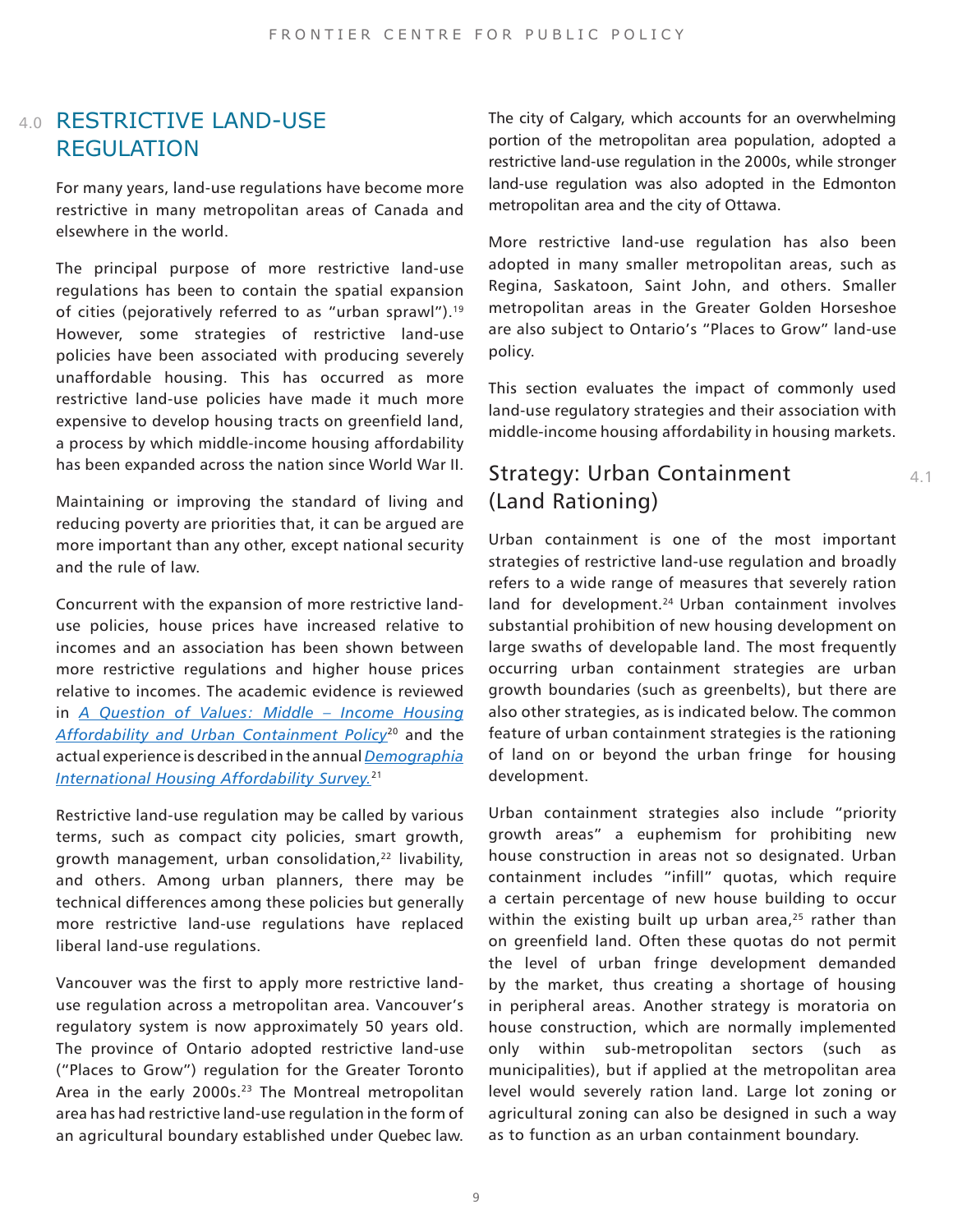## 4.11 Association of Urban Containment with Reduced Housing Affordability

<span id="page-9-0"></span>Urban containment proponents Arthur C. Nelson of the University of Arizona and Casey J. Dawkins of the National Center for Smart Growth Research and Education at the University of Maryland defined urban containment policies in an American Planning Association report[:26](#page-23-1) "In its most basic form, urban containment involves drawing a line around an urban area. Urban development is allowed within the urban containment boundary and discouraged (if not prevented) outside it." Nelson and James B. Duncan of Duncan and Associates describe rationale for this policy:

<span id="page-9-1"></span>Urban containment strategies represent an attempt to control the spatial pattern of development within a community or region. The benefits of successful urban containment techniques can include greater predictability of the development process, more cost-effective provision of public services, encouragement of *infill* and *redevelopment* of existing urban areas, reduction of urban sprawl, and protection of agricultural land and environmental resources.<sup>[27](#page-23-2)</sup>

<span id="page-9-2"></span>They describe "two fundamental purposes":

- <span id="page-9-3"></span>(1) to promote compact and contiguous development patterns that can be efficiently served by public services,<sup>28</sup> and,
- <span id="page-9-4"></span>(2) to preserve open space, agricultural land, $29$  and environmentally sensitive areas that are not currently suitable for urban development.

In recent years, environmental considerations have also affected the implementation of urban containment policies[.30](#page-23-5)

Because urban containment limits land supply, but not demand, the imbalance results in higher land prices (and house prices because land is an important factor in the costs of housing). According to economists Richard Green of the University of Southern California and Stephen Malpezzi of the University of Wisconsin: "When the supply of any commodity is restricted, the commodity's price rises. To the extent that landuse, building codes, housing finance, or any other <span id="page-9-6"></span><span id="page-9-5"></span>type of regulation is binding, it will worsen housing affordability."<sup>[31](#page-23-6)</sup>

<span id="page-9-8"></span><span id="page-9-7"></span>There is a general tendency for land values to rise<sup>32</sup> from a minimum on the urban fringe to a maximum in the urban center.<sup>33</sup> Higher land values on the urban fringe influence generally increasing land values to the center and have a similar influence on land values throughout the metropolitan area. Hugh Pavletich, co-author of the *Demographia International Housing Affordability Survey* notes that the freedom to develop housing on the urban fringe, which is prohibited or strongly discouraged under urban containment policy, is the "safety valve" that preserves housing affordability in a metropolitan area.[34](#page-23-9)

Urban containment transfers demand for housing to inside the urban containment boundary or outside the metropolitan area entirely, through domestic migration (Section 4.11). This increases the demand for housing inside the boundary, while the supply of land remains constant. As a result, the value of land inside the urban growth boundary can be expected to increase, while land values to the outside can be expected to decrease (Figure 3).

This effect is acknowledged by urban planning theorists.

#### **FIGURE 3**



Indeed, higher land values inside the urban containment boundary is *an objective of urban containment policy.*  Nelson and Dawkins say:

... [B]ecause land outside the containment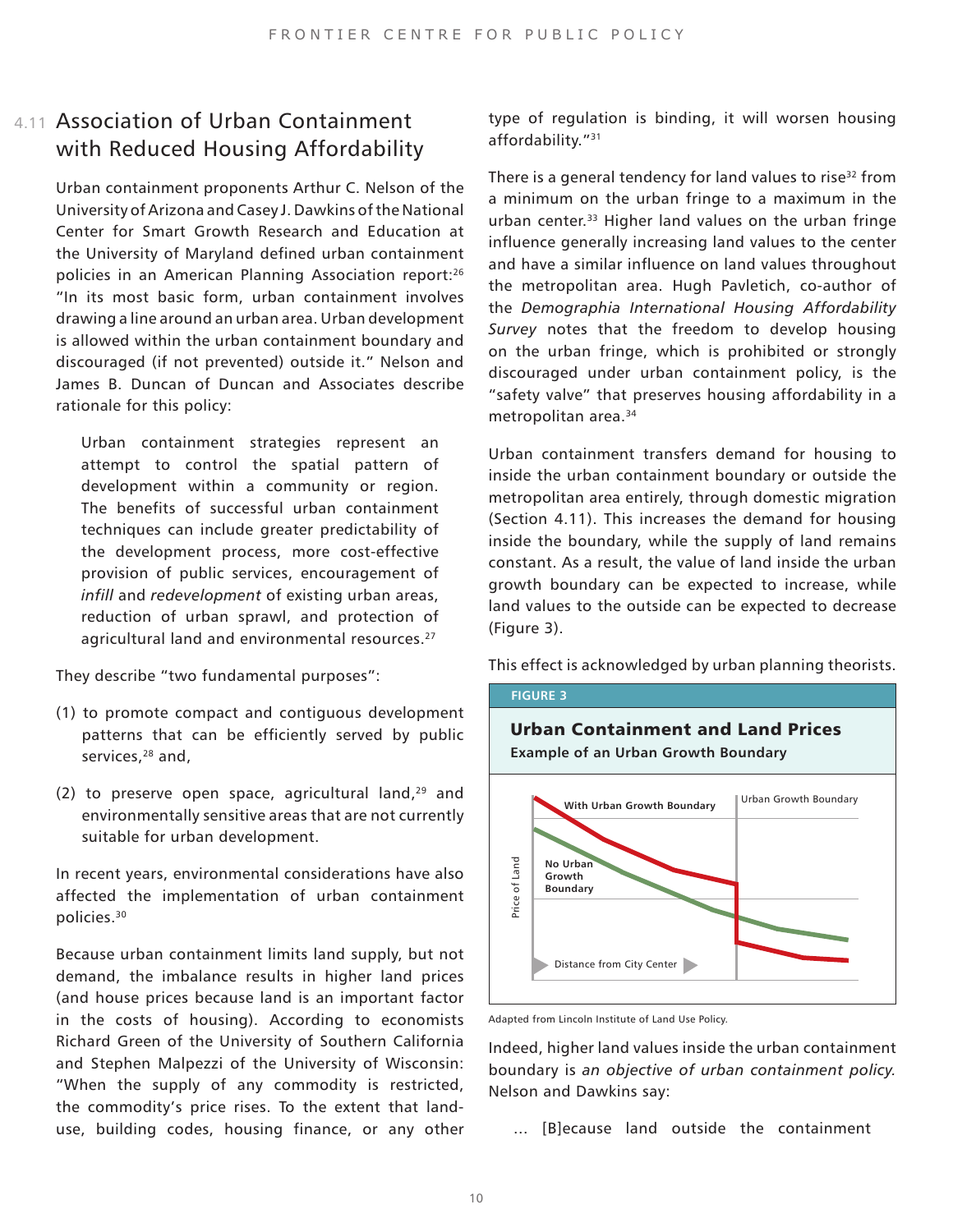<span id="page-10-0"></span>boundary is restricted to resource uses or very-low-density residential development, the regional demand for urban development is shifted to the area inside the boundary. This shift should decrease the value of land outside the boundary and increase the value of land inside the boundary.<sup>[35](#page-23-12)</sup>

Indeed, Nelson and Dawkins stressed the importance of a land-value gap at the urban containment boundary:

<span id="page-10-1"></span>If a gap in land values on both sides of the boundary does not emerge, either the boundary is too large in the near term or there is too much development potential remaining in rural areas regardless of any land-use restrictions.<sup>[36](#page-23-13)</sup>

<span id="page-10-2"></span>Urban containment proponents had expected that housing affordability would be preserved despite the more limited land supply increasing housing densities within permitted development areas. The assumption was that smaller land plots would be less expensive so that the land component of housing costs would not rise. According to Gerrit Knaap of the National Center for Smart Growth Research and Education at the University of Maryland and Nelson, urban containment "boundaries ... were not intended to raise housing costs.["37](#page-23-14)

In fact, rising housing costs relative to incomes were to become the rule in metropolitan areas with urban containment policy, as the research and experience indicates.

## <span id="page-10-3"></span>Academic Research

<span id="page-10-4"></span>Nearly half a century ago, legendary urban planner Sir Peter Hall and his colleagues<sup>[38](#page-23-15)</sup> concluded that "perhaps the biggest single failure" of urban containment has been that it has failed to prevent losses in housing affordability."[39](#page-23-16) 

## **Differing Focus on Housing Affordability**

<span id="page-10-5"></span>*Compact City Policies: A Comparative Assessment,* Published by the Organization for Economic Cooperation and Development (OECD)[40](#page-23-10) illustrates a materially different approach to housing affordability from that in this report. "Compact City Policies" acknowledges concern that compact city policies (urban containment policies) can negatively impact housing affordability.

"Compact City Policies" uses Vancouver as a case study on housing affordability initiatives to avoid the negative externalities of urban containment policy. The report cites the municipality of Vancouver's "alley-way" housing for its impact on affordability.

Yet, the report fails to provide any metrics (such as the "median multiple") by which it is assessing housing affordability. The report provides no information about how this strategy has impacted housing affordability at the metropolitan area level, nor does it provide any historical comparisons to previous years in metropolitan Vancouver. It further does not compare Vancouver to markets in which there is no urban containment policy.

<span id="page-10-6"></span>However, Vancouver metropolitan area has some of the most unaffordable housing in the world, which had been deteriorating markedly in the last few years. Between 2004 and 2011, for example, Vancouver's house prices doubled relative to household incomes.[41](#page-23-11) These factors are not considered in the OECD report.

Yet, the document does not deal with housing affordability at the housing market level (metropolitan areas), nor does it compare housing affordability between metropolitan areas, nor does it compare affordability historically within metropolitan areas, nor with respect to any standard measure of housing affordability.

<span id="page-10-7"></span>At the time of publication, Vancouver rated as the least affordable major metropolitan area in the nine nations surveyed in the *Demographia International Housing Affordability Survey.*[42](#page-23-11)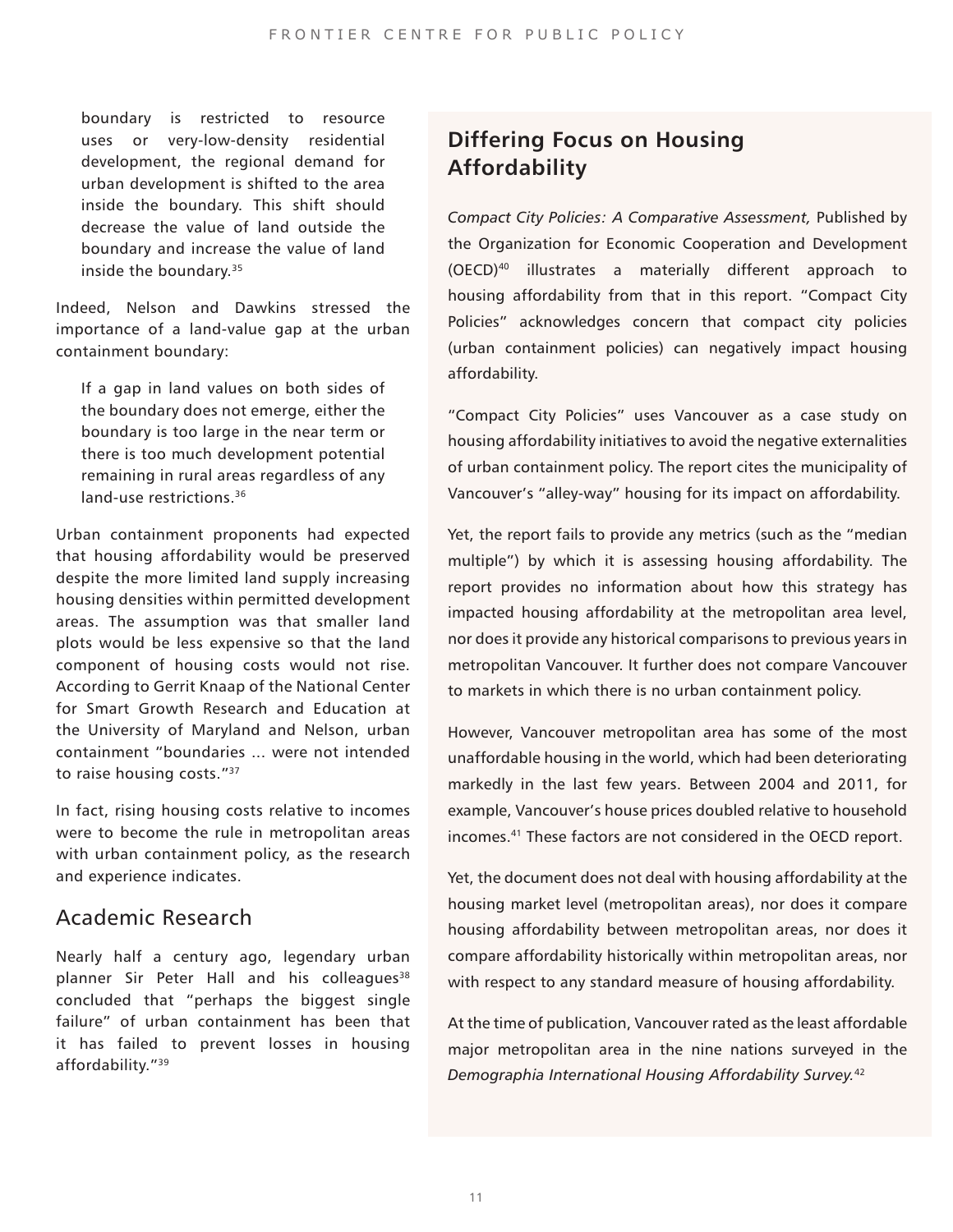Since that time, a considerable body of research has associated significant house price increases with urban containment strategies, consistent with economic expectations. This has been described in greater detail in *[A Question of Values: Middle – Income Housing](https://fcpp.org/a_question_of_values) [Affordability and Urban Containment Policy.](https://fcpp.org/a_question_of_values)*

The connection between urban containment and diminished housing affordability is also generally acknowledged in much of the international literature, though the focus is rarely on middle-income housing affordability, or metropolitan area measures of housing affordability (See Box: Differing Focus on Housing Affordability, previous page).

## <span id="page-11-0"></span>Recent Experience

The international reduction in housing affordability is indicated in the annual *Demographia International Housing Affordability Surveys*[43](#page-23-17) The Survey has been published for 13 years and rates middle-income housing affordability in more than 350 metropolitan areas, and approximately 90 major metropolitan areas in nine international geographies (Canada, Australia, China, Ireland, Japan, New Zealand, Singapore, the United Kingdom and the United States), using the "median multiple" (median house price divided by median household income). The ratings are described in the table below (from the annual *Demographia International Housing Affordability Survey*).

#### **TABLE 1**

#### Housing Affordability Rating Categories

**(From the** *Demographia International Housing Affordability Survey***)**

| Rating                         | <b>Median Multiple</b> |
|--------------------------------|------------------------|
| Severely Unaffordable          | 5.1 & Over             |
| <b>Seriously Unaffordable</b>  | 4.1 to 5.0             |
| <b>Moderately Unaffordable</b> | 3.1 to $4.0$           |
| <b>Affordable</b>              | 3.0 & Under            |

<span id="page-11-1"></span>Virtually all of the major metropolitan markets rated "severely unaffordable" in the last Survey and in all previous editions have urban containment policy.<sup>44</sup>

<span id="page-11-2"></span>And, virtually all of these severely unaffordable markets had price-to-income ratios of approximately 3.0 or less before adopting urban containment policy. Some have experienced a tripling or greater of their price-to-income ratios.<sup>[45](#page-23-19)</sup>

Further, no liberally regulated major metropolitan area is severely unaffordable in the *Demographia International Housing Affordability Survey.* Where urban containment policy has been avoided, housing has remained affordable.

## Negative Externalities of Urban Containment

Urban containment policy has produced consequences far beyond its household impacts, dampening economic growth and increasing inequality.

<span id="page-11-3"></span>Land regulation has imposed an annual reduction of nearly US\$2-trillion in the United States' gross domestic product, according to Chang-Tai Hsieh of the University of Illinois and Enrico Moretti of the University of California. An economic loss of this magnitude equals about 12 per cent of the U.S. economy (2009). They referred to the effect as a "large *negative externality."* [emphasis in original].[46](#page-23-20)

<span id="page-11-5"></span><span id="page-11-4"></span>Matthew Rognlie of the Massachusetts Institute of Technology found that virtually all of the rising inequality identified by French economist Thomas Piketty<sup>47</sup> has been in the increase in housing values.<sup>[48](#page-24-0)</sup> According to Rognlie:

... [T]he literature studying markets with high housing costs finds that these costs are driven in large part by artificial scarcity through land-use regulation

.... A natural first step to combat the increasing role of housing wealth would be to reexamine [sic] these regulations and expand the housing supply.

<span id="page-11-6"></span>Bank for International Settlements economist Giani La Cava associated rising inequality in part with to "constraints on the supply of new housing in some large US cities."<sup>[49](#page-24-1)</sup>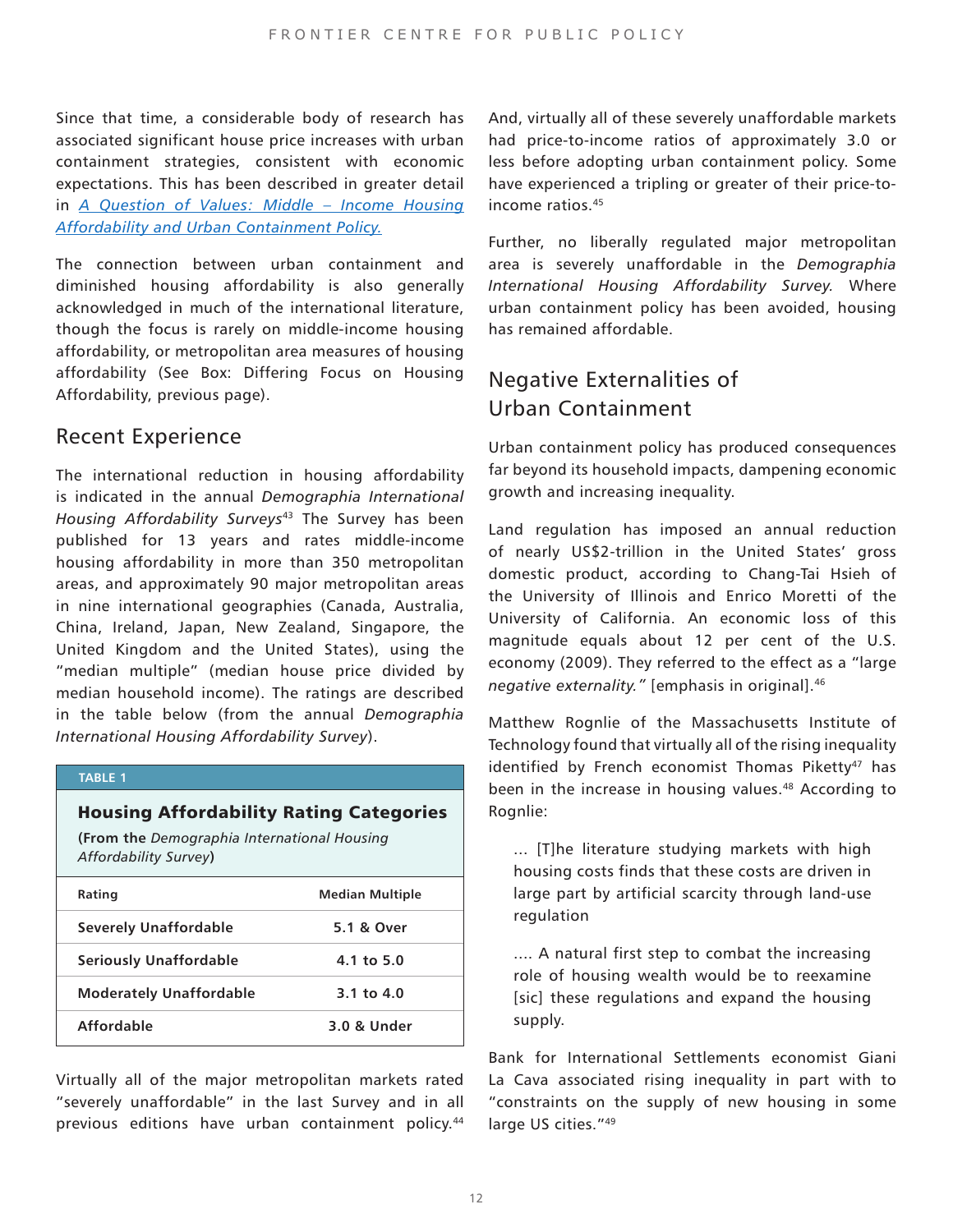### 4.12 Counter-Arguments

<span id="page-12-0"></span>Doubts have been raised about the association between urban containment policy and diminished housing affordability. A more detailed discussion can be found in *[A Question of Values: Middle – Income Housing](https://fcpp.org/a_question_of_values) [Affordability and Urban Containment Policy](https://fcpp.org/a_question_of_values)*. [50](#page-24-2)

*Supply and Demand:* Some researchers have claimed that the higher house prices are simply a matter of supply and demand and that demand has outstripped supply. That is rather like arguing that the gasoline shortages of the 1970s were simply a matter of supply and demand. In fact, the excess of demand over supply in those years was a consequence of an arbitrary decision to limit supply by producers in the Organization of Petroleum Exporting Countries (OPEC). Similarly, an excess of demand over supply, which drives up prices, has resulted from government policies that arbitrarily limit land supply.

<span id="page-12-1"></span>*Superior Amenities:* Some researchers claim that housing has become unaffordable because some metropolitan areas have superior amenities. Yet, generally, these metropolitan areas have had the same amenities for years and, as living environments, some might argue a reduction in amenities.<sup>51</sup> More importantly, these superior amenities do not seem to be evident in rented housing in the same metropolitan areas. As noted below, rents have generally risen at rates more consistent with incomes, as house prices have increased at a rate far exceeding that of rents.

<span id="page-12-2"></span>At the same time, the most unaffordable markets have experienced substantial out-migration. This represents a *decline* in demand, as households "vote with their feet." It would be expected that if the less affordable metropolitan areas had substantially better amenities, they would attract, rather than repel, new residents.<sup>[52](#page-24-4)</sup>

<span id="page-12-3"></span>*Topography:* Another objection is that there has been insufficient land for housing development on the periphery, and house prices have risen as a result. Topographical barriers can impede housing affordability, but are less important than prohibitions on development that stand between the central built-up urban area and topographic barriers.<sup>53</sup>

<span id="page-12-4"></span>Vancouver has mountains, the U.S. border, and bodies of water that restrict development. However, within the area constrained by these barriers, there are significant areas that could be developed, such as the agricultural land reserve in Greater Vancouver and the Fraser Valley. As noted above, prohibitions on this land are a major contributing factor to Vancouver's severely unaffordable housing,[54](#page-24-6) which is rated the third worst market in the *13th Annual Demographia International Housing Affordability Survey.*[55](#page-24-7) Any effect that the topographical barriers and international borders might have on prices is secondary to that of the agricultural land reserve.

<span id="page-12-7"></span><span id="page-12-6"></span><span id="page-12-5"></span>Toronto has virtually no topographic barriers. The water bodies and hills in the Greater Golden Horseshoe are no more constraining than the topographic barriers of the New York built-up urban area, which is the world's largest in geographic area.<sup>56</sup> New York covers five times as much land as Toronto (including the Toronto, Hamilton and Oshawa population centres). An urban area five times as large is no less feasible in the Toronto area than in New York, and would be capable of supporting an urban population of more than 33 million people, nearly as large as Canada itself.<sup>57</sup>

<span id="page-12-8"></span>*Threat to Agriculture:* The use of agricultural land for urbanization is a recurring theme among proponents of urban containment. However, research by New York University professor Shlomo Angel shows that the world has sufficient agricultural land for food security even as cities continue to expand.<sup>58</sup> Canada has reduced its agricultural land significantly over the decades, while agricultural productivity has improved markedly. The land withdrawn from agricultural production has exceeded the area covered by the Maritime provinces. The land covered by urbanization is only a fraction of this. More than six hectares of land has been withdrawn from production for each hectare of land used in *all*  urbanization.[59](#page-24-11) In particular, the Vancouver metropolitan area agricultural reserve has been identified as being irrelevant to local food security and as an important contributor to its severely unaffordable housing.<sup>[60](#page-24-12)</sup>

<span id="page-12-10"></span><span id="page-12-9"></span>"…the substantial direct costs of the presumed public good — farmland preservation — have been foisted upon a minority of citizens, and the indirect costs have fallen disproportionately upon those who can least afford them."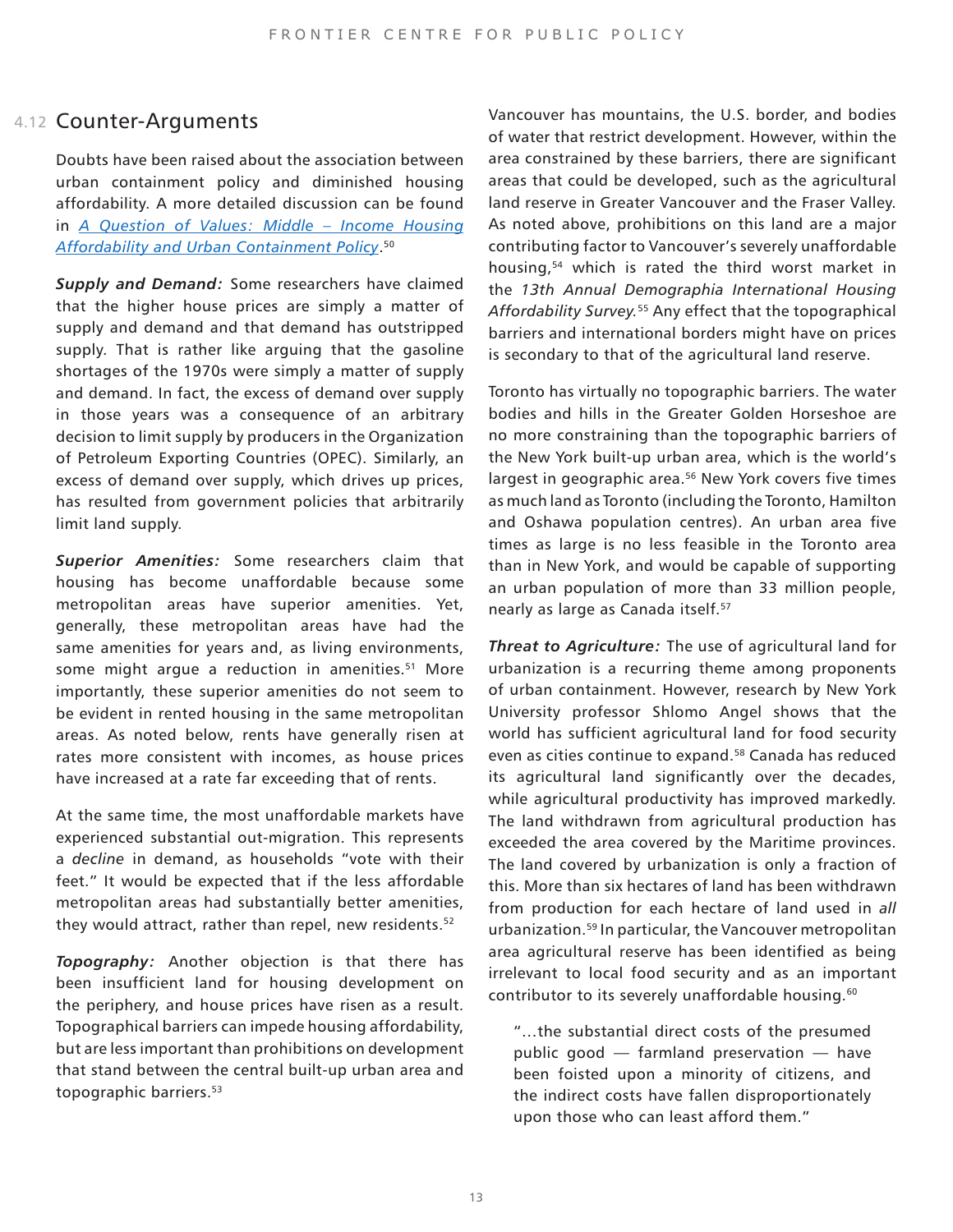*Assessment of the Counter Arguments:* The arguments favoring urban containment policy seem less than compelling. Analysis that challenges something as fundamental as the law of supply and demand has a special burden — to state such a compelling case to the contrary that there is little possibility for reasonable doubt. It is rather like an economist showing that the rationing decisions of the Organization of Petroleum Exporting Countries (OPEC) have not driven oil prices higher, but are due to other factors. The reality is that the inordinate and persistently severely unaffordable housing has been shown only where there is urban containment policy (land rationing).

### 4.13 Urban Containment Assessment

<span id="page-13-0"></span>Urban containment policy is strongly associated with diminished middle-income housing affordability, consistent with the fundamentals of economics. London School of Economics' Paul Cheshire referred to "the irreconcilable conflict between current planning policies and underlying economic forces" in contending that housing affordability is irreconcilable with urban containment.<sup>[61](#page-24-13)</sup>

## 4.2 Strategy: Fees and Levies

Fees and levies are increasingly charged to developers in order to pay for the costs of off-site (outside the subdivision) municipal improvements, such as streets, utilities, parks, and other public services. Generally, these charges are a flat rate per unit of housing, by type of unit (such as single detached, semi-detached, town house, apartment, or condominium). Before the imposition of these fees and levies, such additional services were typically paid from general revenues.

<span id="page-13-1"></span>Before home builders can begin construction, raw land must be converted into finished lots. The land developer, arranges, and pays for, the local streets and utilities, such as sewage, and natural gas lines that are required in the subdivision. These infrastructure improvements are made consistent with laws, regulations, and standards established by the local government (usually a municipality), rather than covering entire metropolitan areas. These costs are included in the price of the houses<sup>62</sup> and are in addition to off-site fees and levies.

The then "serviced land" is ready for building houses, with prices that include the cost of the infrastructure provided by the developer. The roads and utilities are then "dedicated" to the local government, becoming its property to manage.

<span id="page-13-2"></span>Opposition from developers and home builders has intensified as local governments have financed more public functions in fees and levies. Local governments claim that new housing does not pay its "fair share," which, in the view of municipalities justifies the fees and levies. This is debatable. Land-use economist Claude Guen, for example, indicates that public service provision tends to be less expensive in newer housing areas, and that repair and upgrading of infrastructure is more costly in more dense, established areas.<sup>63</sup>

<span id="page-13-3"></span>There is little consistency in the fees and levies between local governments. For example, a 2009 Canadian Mortgage and Housing Corporation survey found that municipal fees and levies on new single detached houses varied by more than ten-fold.<sup>[64](#page-24-16)</sup>

In some municipalities, fees and levies now finance services such as subsidized housing, development related studies, child care, parks and recreation facilities, civic improvements, and health. Fire and police services and the cost of building new transit lines and services are now also being added to the fees and levies in Toronto. Each of these has traditionally been financed out of general revenues (such as property taxes).

<span id="page-13-4"></span>Transit lines are a particular concern because of their routine cost escalation. International research shows that the capital and operating costs often rise far beyond projections, which suggests the potential for much more significant fee and levy increases. In just three years, for example, the transit fees and levies in the city of Toronto rose 135 percent, $65$  and the total fees and levies doubled over the same period.

<span id="page-13-5"></span>This process is also occurring in other municipalities, such as Ottawa, Hamilton, and Winnipeg. In Winnipeg, for example, a recently proposed fee and levy increase would have added more than \$18,000 to the cost of a 1,800 square foot house.<sup>66</sup> Nearly one-fifth of the charge would have been used to finance an ambitious rapid transit system, which is so early in its development that substantial cost escalation seems unavoidable. This, combined with the other charged services and infrastructure, could require substantial fee increases in the coming years, further reducing housing affordability in that prairie city.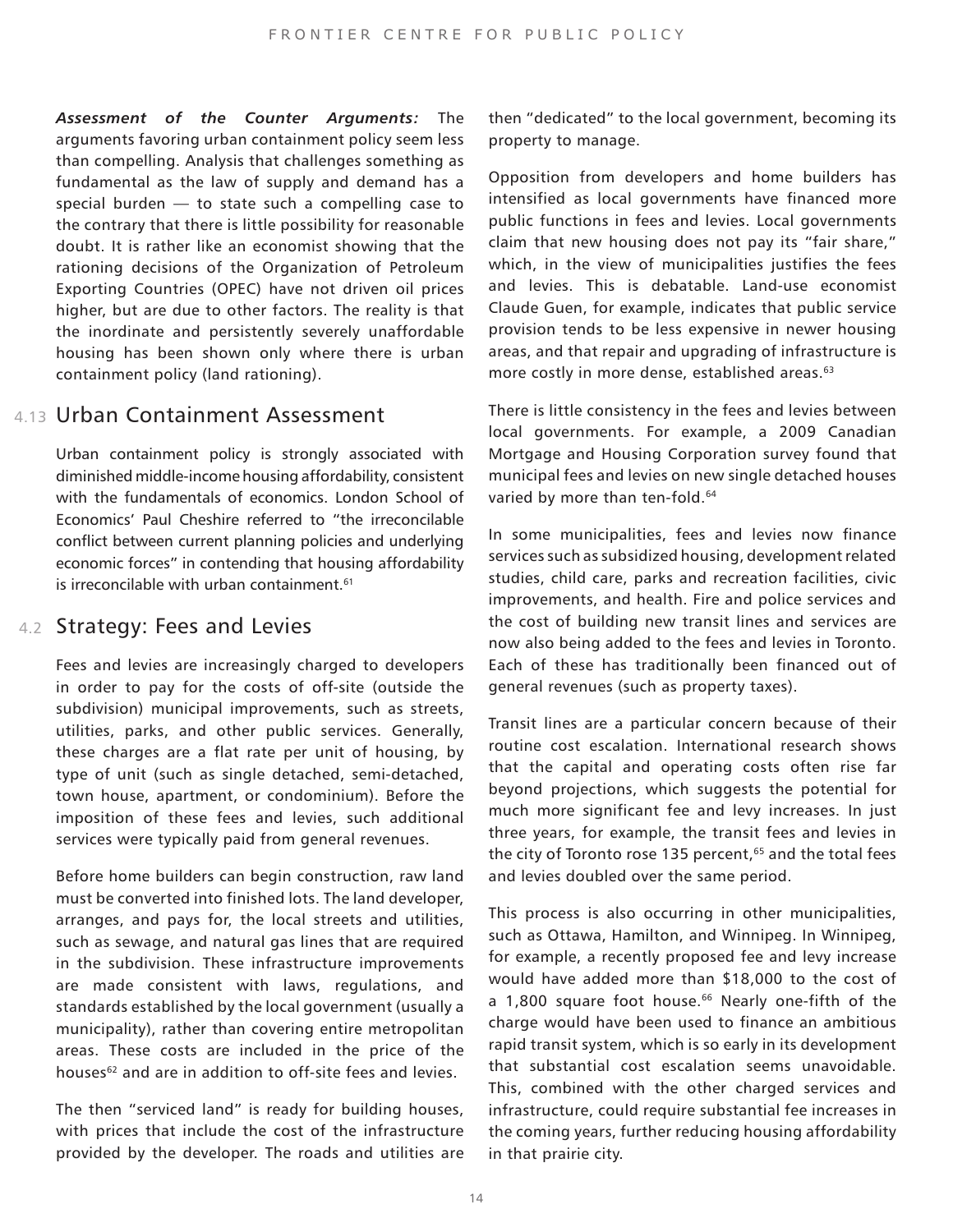There is considerable concern among housing affordability advocates that municipalities, and other local governments which are continually faced with challenges in balancing budgets, are increasingly using fees and levies as a way to finance day–to-day operating expenses. This may be inequitable, especially where the same services were previously provided to residents from general taxation rather than through fees and levies assigned to new houses whose owners pay the same property tax rates as those who avoided the fees and levies. Further, substantial burdens are placed on buyers of new houses, condominiums, and people who occupy rental units to pay for public facilities in advance while existing owners have been permitted to pay their shares of such expenditures over time, through general taxation.

<span id="page-14-0"></span>These fees and levies, consequently, tend to worsen housing affordability. Economic literature indicates that these charges are associated with *both* higher new house costs and higher existing house costs, all things being equal.<sup>67</sup> In effect, new home buyers pay for the new infrastructure while existing home and multi-family housing owners receive a windfall from the higher values induced by the development charges. Because fees and levies are typically implemented at the municipal level, rather than at the metropolitan (housing market) level, little or no research was identified as estimating metropolitan area effects on housing affordability.

However, house prices could be driven upward throughout a metropolitan area if fees and levies were applied throughout. This is a particular threat where a municipality dominates the metropolitan area (such as in Calgary and Winnipeg). In such places, the weak or non-existent competition for new housing between jurisdictions in a metropolitan area might remove incentives to compete with lower fees and levies which would lead to reduced housing affordability.

## Other Restrictive Land-Use Strategies 4.3

Maximum density (large lot zoning) regulation is frequently cited as a cause of diminished middleincome housing affordability. Such regulation can create a *"de facto"* urban containment boundary (Section 4.1), such as very large lot requirements, such as 10 or 20 acres per house. However, the much more modest density regulation (often one acre) in suburban areas of many US metropolitan areas is not <span id="page-14-1"></span>associated with a decrease in housing affordability.<sup>68</sup>

<span id="page-14-2"></span>No research was identified associating the loss of middleincome housing affordability at the metropolitan area (housing market) level or between metropolitan areas (such as historical preservation, relaxation of parking requirements, narrower residential streets, the provision of sidewalks, alleys, etc.<sup>[69](#page-24-21)</sup>

#### Most Destructive Land-Use Strategies 4.4

The discussion above has identified two strategies of restrictive land-use policy that can lead to severely unaffordable middle-income housing at the metropolitan area level.

The greatest potential greater harm to housing affordability is attributable to urban containment policy (land rationing). This is evident in Canada, with the greatest housing affordability losses have been in the Vancouver and Toronto metropolitan areas. The experience in these metropolitan areas, combined with that of international cities (noted above) has associated severe reduction in housing affordability with urban containment (land rationing). Indeed, the evidence is so compelling that urban containment might be called urban planning's "killer app" for its association with severe destruction of middle-income housing affordability.

The other potentially harmful strategy is fees and levies, which could lead to much higher prices in a metropolitan area if they are not kept under strict control.

<span id="page-14-4"></span><span id="page-14-3"></span>In an article on the housing affordability losses that are associated with London's (England) urban containment policy, *The Economist* noted: "Suburbs rarely cease growing of their own accord. The only reliable way to stop them, it turns out, is to stop them forcefully. But the consequences of doing that are severe."[70](#page-24-22) Former governor of the Reserve Bank of New Zealand, Donald Brash, said, "... [T]he affordability of housing is overwhelmingly a function of just one thing, the extent to which governments place artificial restrictions on the supply of residential land."[71](#page-24-23) The other particularly destructive strategy is fees and levies, which can lead to much higher prices in a metropolitan area if they are not kept under strict control. They have their greatest risk is where a single municipality controls an overwhelming share of the housing market (such as in Calgary or Winnipeg).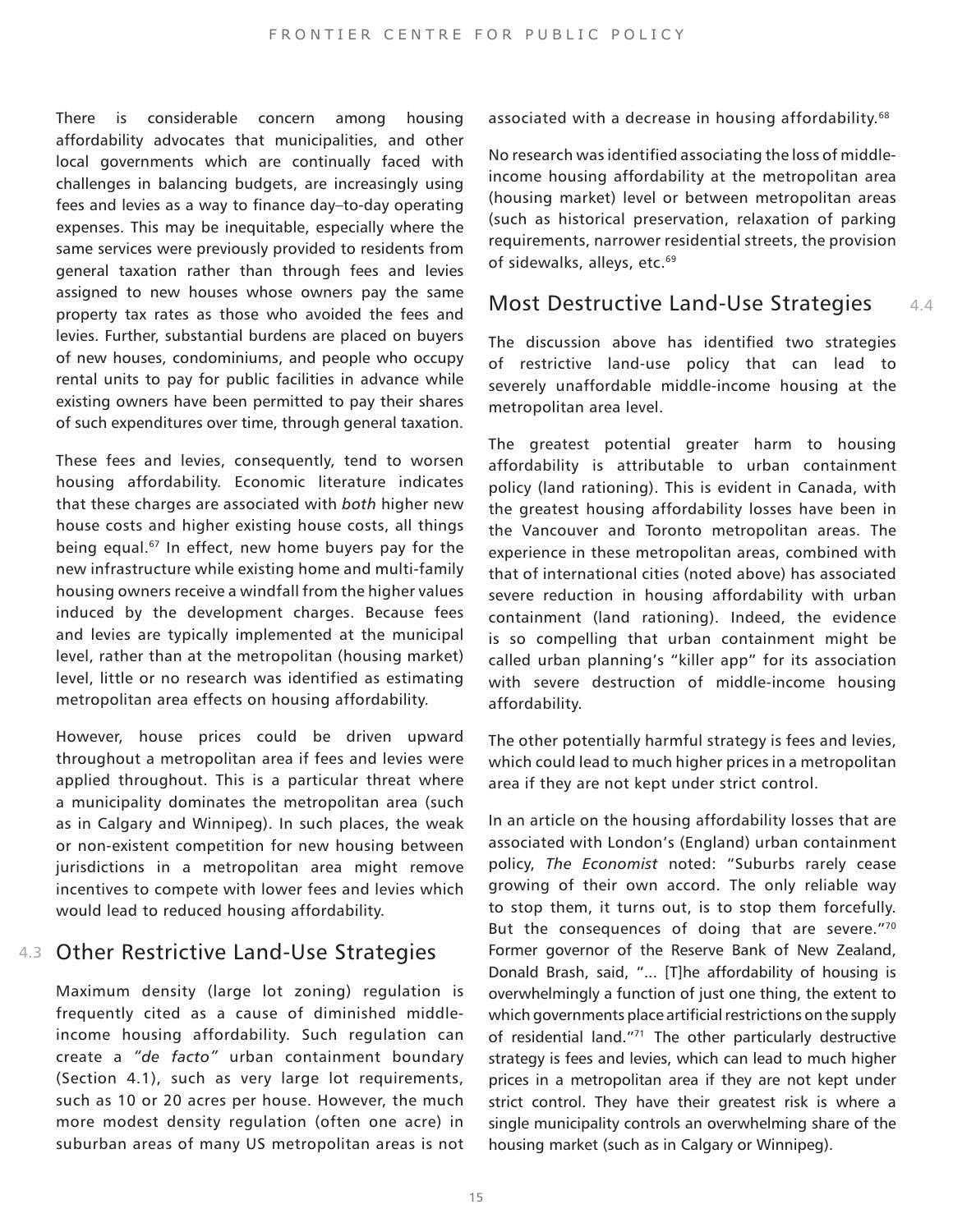## 5.0 DIFFERING TRENDS IN THE RENTAL AND HOME OWNERSHIP MARKETS

As noted, the housing market is comprised by two major segments, rentals and homeownership. The demand for housing can be met either by renting or by buying. Historically, trends in rents and house prices have been similar and closely related to household income trends. However, in recent years, there has been a serious decoupling of rent and home price trends from trends in incomes. House prices have risen not only far more rapidly than household incomes but also much faster than rents.

From 2001 to 2011, average gross rents increased only 9.6 percent in the metropolitan areas with populations

above 200,000. By contrast, over this period, house values increased nearly eight times as much, at 75.3 percent. Similar to the longer 2000 to 2015 period, house values rose 3.5 times the rate of inflation and at a rate far greater than any other major part of the Consumer Price Index. Rents rose at less than one-half the rate of inflation (Figure 4). In addition, house values rose much more steeply than rents across the major metropolitan areas (Figure 5).

In contrast to the rental market, the substantial house price increases relative to the economy is evidence of a massively distorted market. This is the type of distortion that can be expected in an environment of extreme regulatory interference in the most significant important consumer market (housing).



Derived from Statistics Canada data (2001 Census, and 2011 NHS).

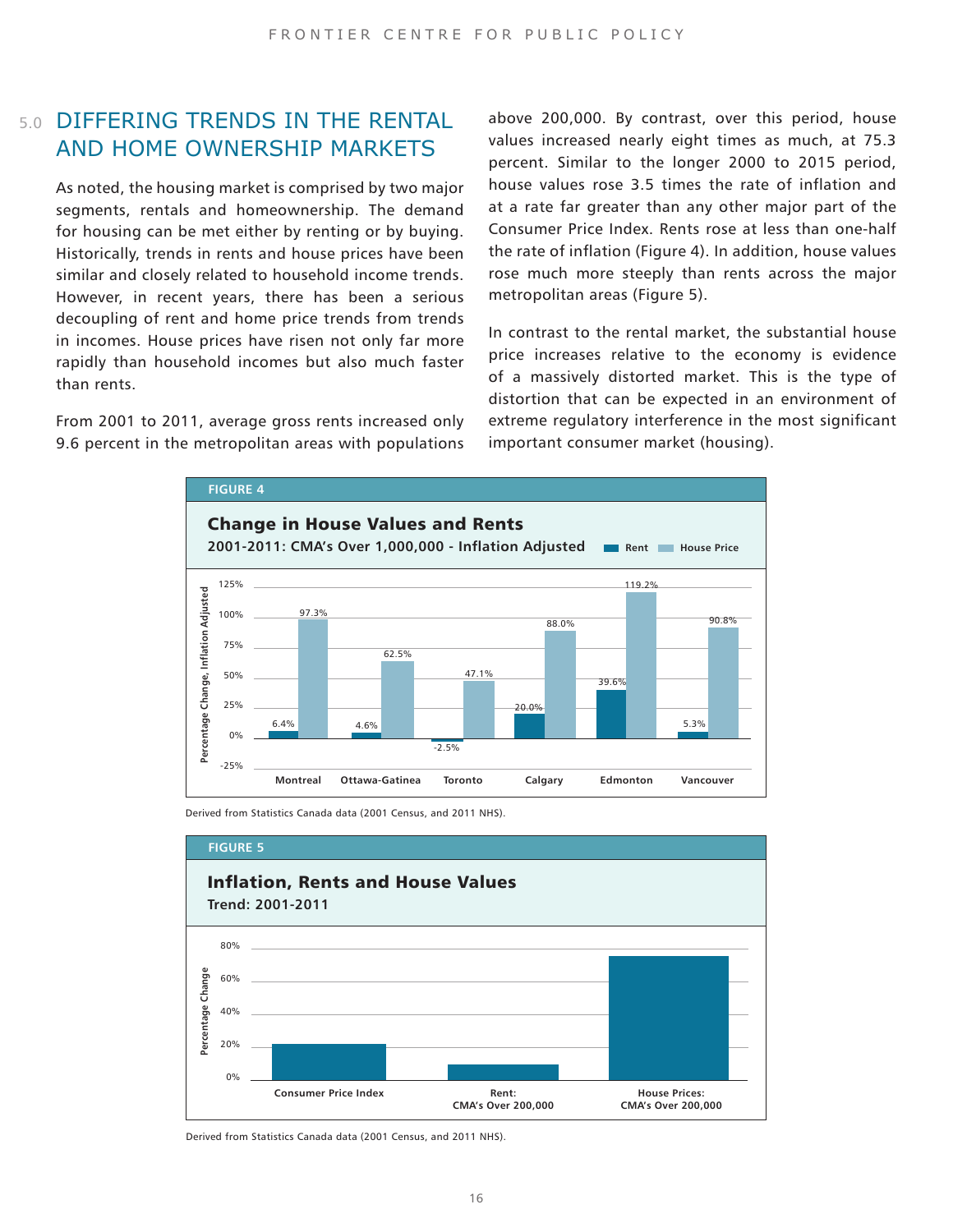The rental market may be better reflective of the actual market influences in housing. Single-family houses on the urban fringe have been a particular target of urban land-use regulations, and their extreme cost escalation, evident particularly in the price of land, which have spread throughout metropolitan areas, driving up housing priceto-income ratios. On the other hand, the multifamily market, which is dominated by rentals, has not been impacted to the same extent by regulations intended to slow or even prevent new construction. Moreover, it seems implausible that households would, of their own accord, seek to increase their spending on housing at four times the rate of increase in their incomes or five times the rate of inflation.

More restrictive land-use regulations have been directed primarily at single-family houses rather than at rental units. It seems likely that rents, without the more restrictive regulation of singlefamily houses, are a more accurate indication of market forces. The much greater increase in house prices is further evidence of the tendency for more restrictive regulation to reduce housing affordability.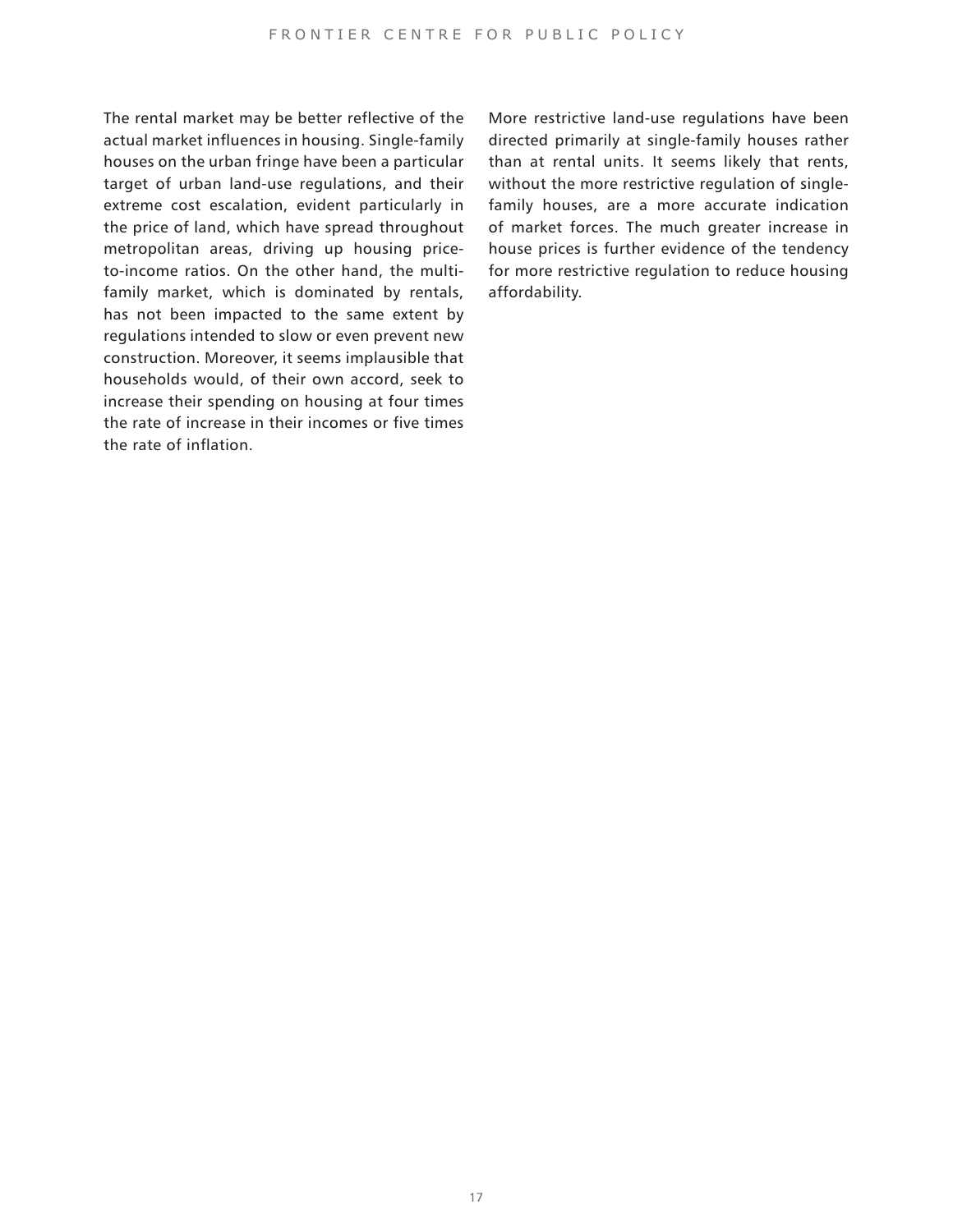## 6.0 PROPOSED SOLUTIONS TO RESTORE OR PRESERVE HOUSING AFFORDABILITY

<span id="page-17-1"></span><span id="page-17-0"></span>No doubt, it is difficult to restore housing affordability in a metropolitan area that has become severely unaffordable. Residents who have benefited from the land-use regulations with far higher house prices will naturally resist strategies that would reduce the value of their houses. Indeed, short of a financial bust, such as occurred in the United States in the late 2000's, significant price reductions in severely unaffordable housing markets have generally not occurred among urban containment markets around the world.[72](#page-25-0) And, in the United States, where there were substantial house price reductions, much of the improved housing affordability turned out to be temporary, as prices and median multiples have climbed, or are climbing back toward their peaks reached in the housing bust[.73](#page-25-1) Where it has occurred, the improvements in housing affordability that occurred during the housing bust have been virtually reversed in most urban containment markets. It is likely that housing affordability will deteriorate even more in many urban containment markets without serious actions to increase land supply and restore the competitive market for land on the urban fringe.

## 6.1 Intensification (Densification)

One proposed approach for restoring or improving housing affordability is to intensify (densify) residential development inside urban containment boundaries, principally in the urban cores. This approach is generally favored by the urban planning community as a solution to the housing affordability problem.

In its pure form, intensification could result in virtual "deregulation" of land-use in already built-up urban areas. As a result, it would be expected that "Granny flats," or laneway housing, would be constructed in single family neighborhoods and that there would be no significant limit to high-rise condominium and apartment development.

Regulatory relaxation, such as "upzoning," or deregulation of residential densities can be used to encourage residential intensification. The theory, consistent with

the law of supply and demand, is that allowing more residential units on a plot of land (densification) will reduce the land cost per unit. It assumes that this would reduce the overall housing price to consumers for the higher density unit, all else remaining equal.

However, all else is not equal. If the there is an excess of demand over supply for intensification housing (such as may be the case in some neighborhoods in Vancouver and Toronto), it can likely be traced to regulatory limits on residential density or building height. As a result, regulatory relaxation is likely to be a prerequisite to intensification.

However, once regulations are revised to permit higher density, the value of the land is likely to increase if there is still an excess of demand over supply. The increase in land value may be enough to cancel out any unit price reduction that would result from constructing housing units at higher density.

<span id="page-17-2"></span>On the other hand, if there are no serious regulatory impediments to density, the level of intensification demanded by consumers is likely to have already been achieved. There is an important example of deregulated residential development<sup>[74](#page-25-2)</sup> in North America, the municipality of Houston. There, structures can largely be built to meet consumer demand, without regard to location. At the same time, the Houston metropolitan area (which includes the Houston built-up urban area) has liberal greenfield land use regulation, without urban containment policy. Housing has historically been affordable in the Houston area.

<span id="page-17-3"></span>Higher construction costs also stand in the way of improved affordability through intensification. Higher density housing is more expensive to build per unit of space (square foot) than ground-oriented residences (detached and attached houses). According to data in the *Altus Construction Cost Guide 2016,* 13 story-plus high rise condominium and apartment units cost 100 percent more per square foot than detached houses. Also, lower rise multi-family apartment units cost nearly 20 percent more per square foot.<sup>75</sup> In Vancouver and Toronto, where the demand for intensification is the greatest, the cost per square foot in the highest rise buildings (60 or more floors) is more than 200 percent above the cost of detached houses, according to Altus.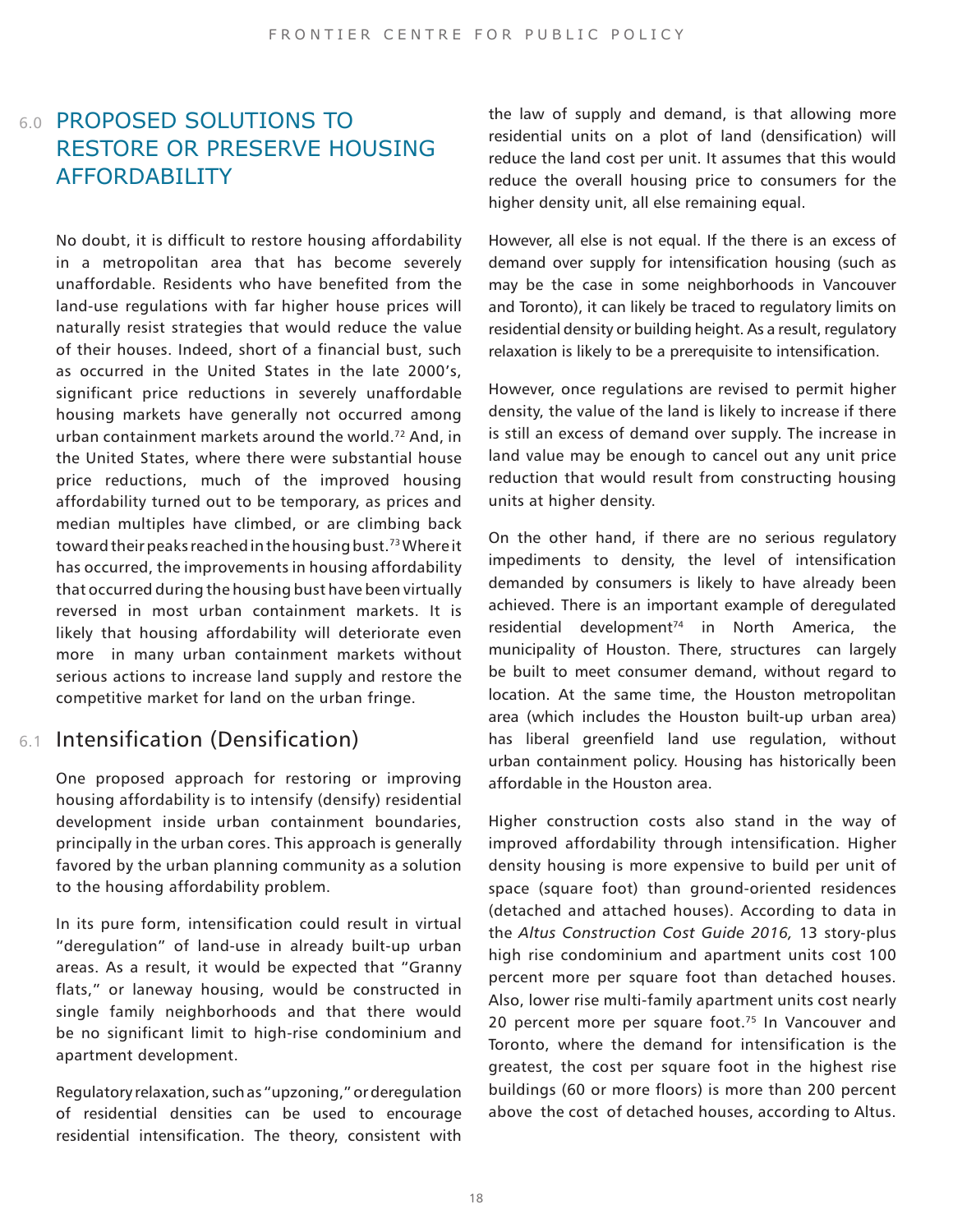

<span id="page-18-0"></span>Finally, even if intensified housing was less expensive, it is not a substitute for the ground-oriented, largely detached housing purchased by most Canadians home owners[.76](#page-25-4) The prospects for middle-income households, many with already strained budgets, to acquire the same space or amenities in intensified development than they would have in ground-oriented housing would be small. Such accommodations are likely to be attractive to households that desire back yards for pets and children. "Granny flats," a favourite among intensification advocates, will not meet the needs of many households. Many households, in fact, are likely to identify intensified housing with a lower standard of living.

<span id="page-18-1"></span>There is virtually no research that suggests that intensification has restored middle-income housing affordability at the metropolitan area level. In fact, the evidence from 13 years of the *Demographia International Housing Affordability Survey* is that metropolitan areas that have reached severely unaffordable median multiples have not been restored to affordability. For example, in 2016, Vancouver's median multiple reached 11.8, well above its level of 4.0 before urban containment policy. Similarly, Toronto's price to income ratio is 7.7, more than double its 3.5 in 2000, before implementation of urban containment policy.<sup>[77](#page-25-5)</sup>

Thus, there are enormous barriers to improving middleincome housing affordability across metropolitan areas through intensification.

As noted above,

- (1) The very regulatory relaxation required to make intensification possible could lead to land price increases that neutralize any efficiencies from denser development.
- (2) The higher cost per square foot of housing units is likely to severely limit the attractiveness of intensified housing to much of the consumer market.
- (3) Intensified multi-family housing is not a substitute for the single family ground-oriented housing preferred by many households.

Finally, for Vancouver and Toronto to restore an affordable median multiple of 3.0 would require house price reductions of from 50 percent to 75 percent. As a result, it seems unlikely that intensification would result in material housing affordability improvement, much less restore middle-income housing affordability.

## Sufficient Development Allocations

6.2

Many urban containment programs include greenfield allocations for house building to ensure a sufficient supply of greenfield land to maintain housing affordability. Development allocations are defined using planning projections for new housing. The loss of housing affordability in urban containment metropolitan areas is a strong indication of the failure of development allocations.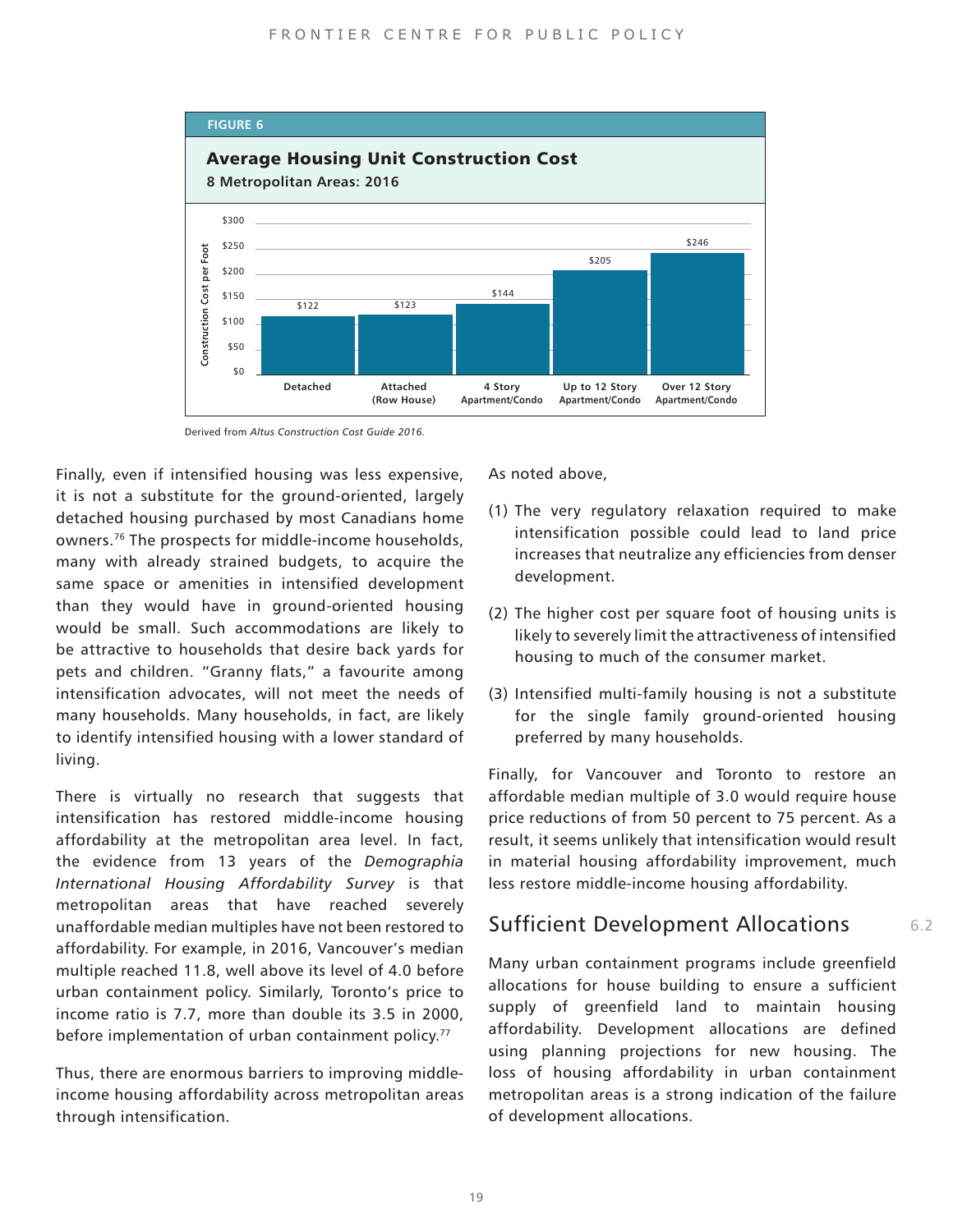This is evident in metropolitan areas that have maintained land supplies (development allocations) to provide the capacity for the future development, such as for 15 or 30 years of new housing). However, the theoretical capacity of a development allocation does not ensure that there is a sufficient land supply to maintain housing affordability over the long term. That can only be genuinely determined by price. If land prices have risen faster than incomes, then by definition there is an insufficient supply of land.

In fact, land supplies have routinely been insufficient to retain the competitively priced land necessary to preserving housing affordability and pre-regulation price-to-income. Moreover, releasing land for building houses has been inflexible, being only at scheduled intervals of five years or more.

<span id="page-19-0"></span>As Andrew Evans of the University of Reading (UK) has observed: "The scarcity of land is created by the planning system and this scarcity gives market power to the owners of the land." If development allocations are not sufficiently large, the owners of the land will be able to bid the price up sufficiently to decrease housing affordability.[78](#page-25-6)

<span id="page-19-2"></span><span id="page-19-1"></span>According to Paul Cheshire of the London School of Economics (LSE), planning procedures cannot ensure there will be sufficient land to preserve housing affordability by simply estimating demand.<sup>79</sup> Evans and Oliver Hartwich of the Policy Exchange suggest that development allocations should be 40 percent greater than theoretical demand over the planning period.<sup>[80](#page-25-8)</sup> Shlomo Angel of New York University suggests a larger margin, 50 percent:<sup>[81](#page-25-9)</sup>

Whatever the development allocation size required to ensure housing affordability, the record shows that public officials have not sufficiently monitored land and house prices so that corrective action can be taken in urban containment metropolitan areas (such as by increasingly the size of development allocations). Land and house price data is readily available in metropolitan areas, and there has been plentiful evidence of declining housing affordability as house prices were rising well ahead of income where there is urban containment policy.

These political and administrative failures have led, at least in part, to substantial proposals to overhaul development allocations among economists.

## Event-Triggered Greenfield Land Supply Expansion

<span id="page-19-3"></span>The failure of the development allocation policies to preserve housing affordability has led to reform proposals that could preserve or even restore housing affordability in metropolitan areas with urban containment policies. Generally, these proposals would seek to substantially improve housing affordability through "event triggered" expansion of landdevelopment allocations. This has been proposed by LSE's Paul Cheshire, Max Nathan, and Henry Overman, and in New Zealand, by the New Zealand Productivity Commission and the City of Auckland.<sup>[82](#page-25-10)</sup>

A longer term metropolitan area price-to-income ratio goal could be adopted that would represent a substantial housing affordability improvement. For example, a metropolitan area with a price-to-income ratio of 7.5 or higher might set a goal of 3.0 for 2030. Incremental annual price-to-income ratio goals could be adopted, toward the end of the gradual achievement of the longer term goal.

A binding and virtually automatic "event trigger" (automatic) expansion of the land-development allocation would be adopted to be implemented any time the interim annual price-to-income goal is not met. The extent of the greenfield expansions would be large enough to restore progress toward the longer term price-to-income ratio goal.

Event-triggered greenfield land supply expansion could, in fact, restore middle-income housing affordability at the metropolitan area level, if adopted and rigorously enforced.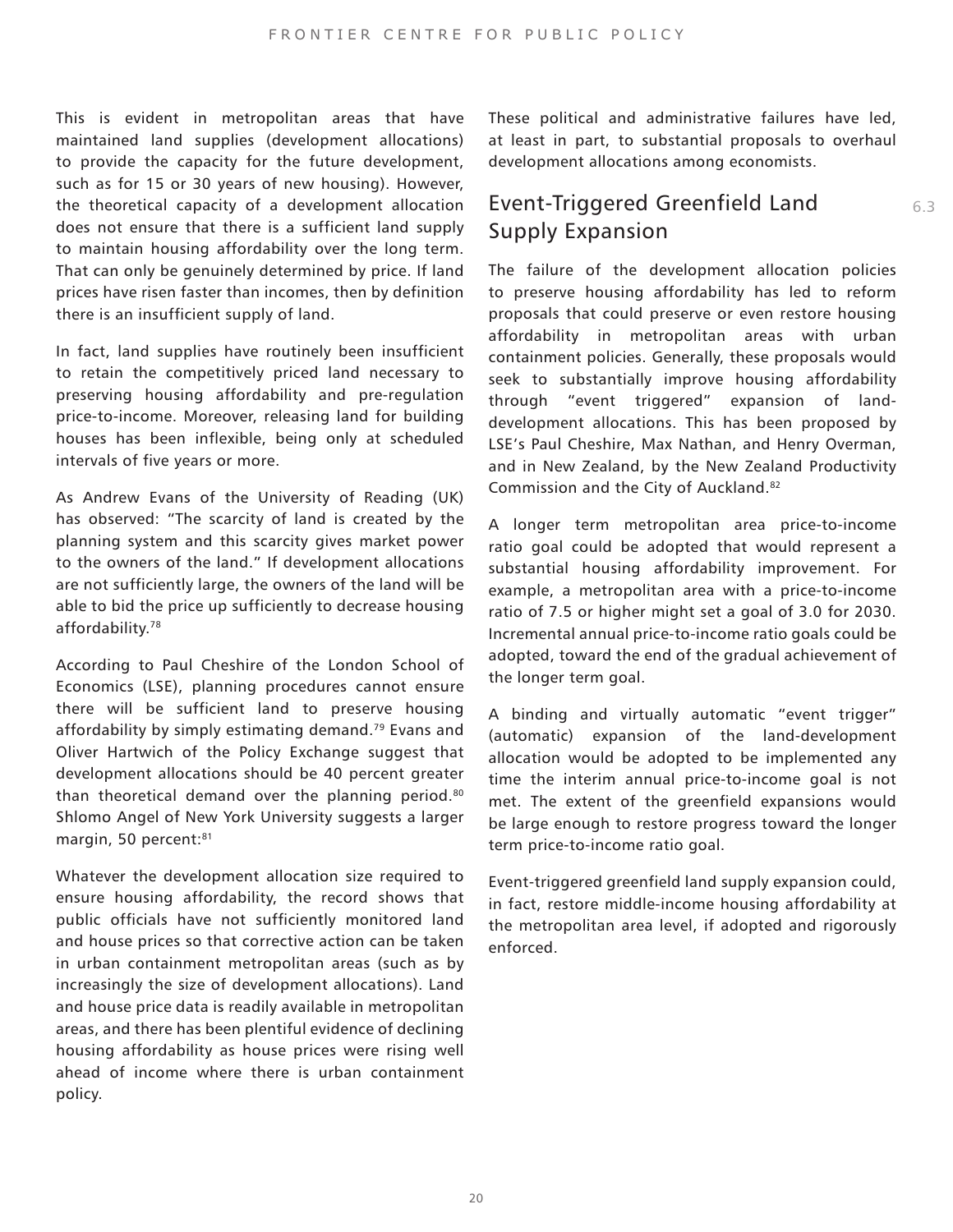## 6.4 Avoiding Urban Containment Policy Managing Fees and Levies **6.5** 6.5

Metropolitan areas without urban containment policy can preserve middle-income housing affordability by rejecting its implementation. This approach is the most reliable for retaining housing affordability, but is available only in metropolitan areas that have not implemented urban containment.

<span id="page-20-0"></span>As noted previously (Section 4.2), fees and levies have the potential of becoming a much greater driver of housing affordability losses. There are other public service financing approaches that would permit new home buyers to pay the attributable costs on a "pay as you go" basis. These include municipal debt and user fees. Another approach would be to allow the establishment of municipal utility districts, which could issue public bonds that finances necessary infrastructure and, again, is repaid by homeowners in the affected development. These approaches have been successful in California, Texas and Colorado and are presently under consideration by the New Zealand government.<sup>[83](#page-25-11)</sup> Moreover, municipalities and other governments should avoid the temptation of using fees and levies to finance services and infrastructure that are more appropriately funded through general tax revenues and user fees.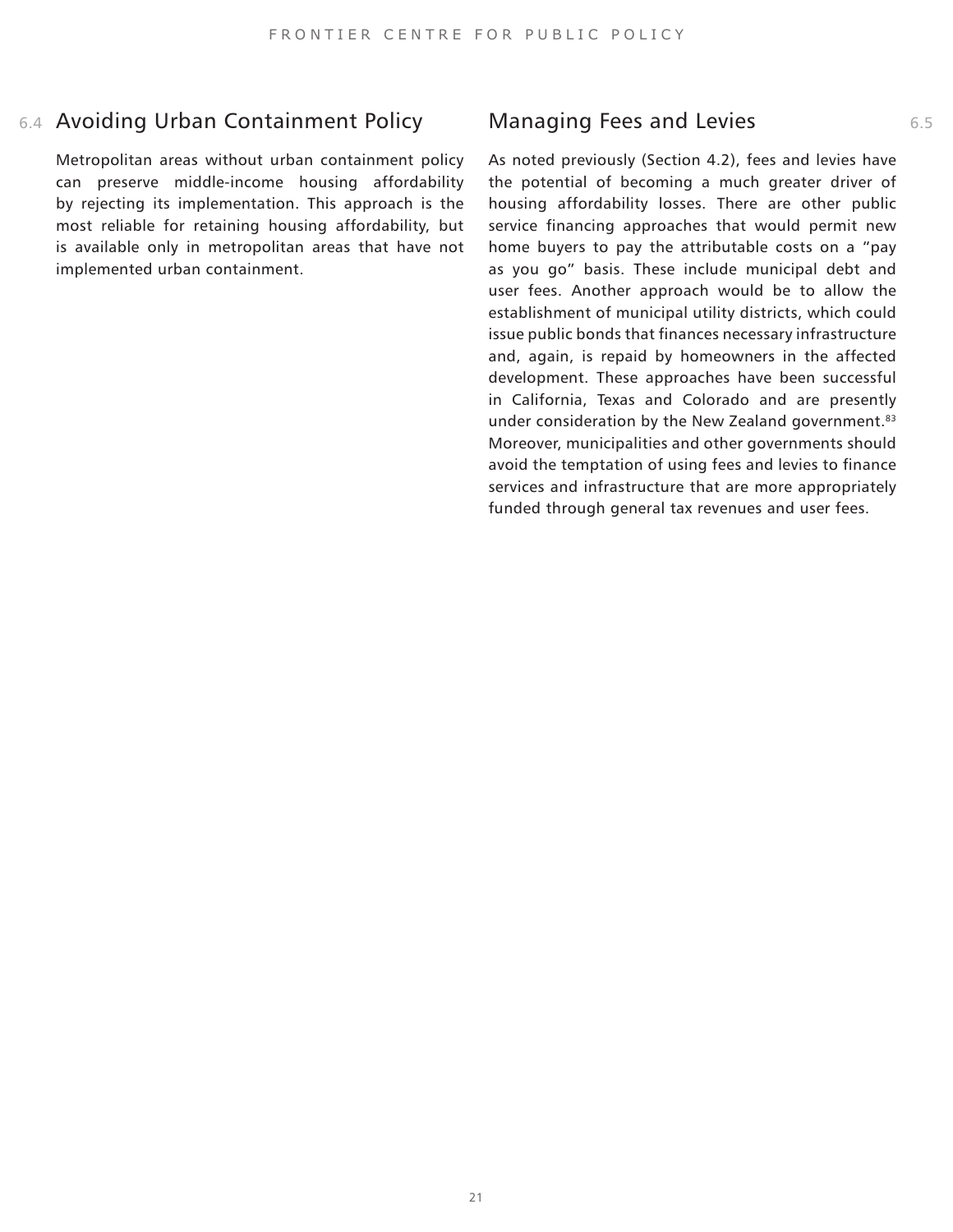## AFFORDABILITY AND MIDDLE-INCOME HOUSEHOLDS

The rise in house prices can be expected to continue as long as urban containment regulations continue, not unlike covering a boiling pot in which pressure builds up until the pressure is released. Until incentivebased, corrective strategies are implemented, the result is likely to be far more serious for citizens as their household budgets increase and their discretionary income declines. This is especially ominous in view of the concern about rising inequality and the likelihood that the next generation will not live as well as the present generation.

7.0 THE FUTURE OF HOUSING The Mate that of the land use policy debate has excluded the destructive effects of urban containment policy and its association with some of the worst housing affordability. A Ryerson University policy report criticised this omission pointing referring to the necessity of greenfield land development. The report said that "... the only viable solution to dealing with deteriorating longer-term affordability — significantly increasing the number of new ground-related housing units built."[84](#page-25-12)

> <span id="page-21-1"></span><span id="page-21-0"></span>Finally, the fundamental issue is not urban sprawl, rather it is the threat to the standard of living and the likelihood of greater real poverty. As Cheshire, Nathan, and Overman suggest, there is a need for urban policy to focus on people, rather than "places".<sup>[85](#page-25-13)</sup> Effectively dealing with the housing affordability crisis is important for both governments and citizens. Otherwise, worsening housing affordability is likely to will lead to a lowering of citizens' lower standard of living, greater real poverty, and more inequality. Ultimately this process will impose significant costs on Canada's economy and on the social structure that people depend upon.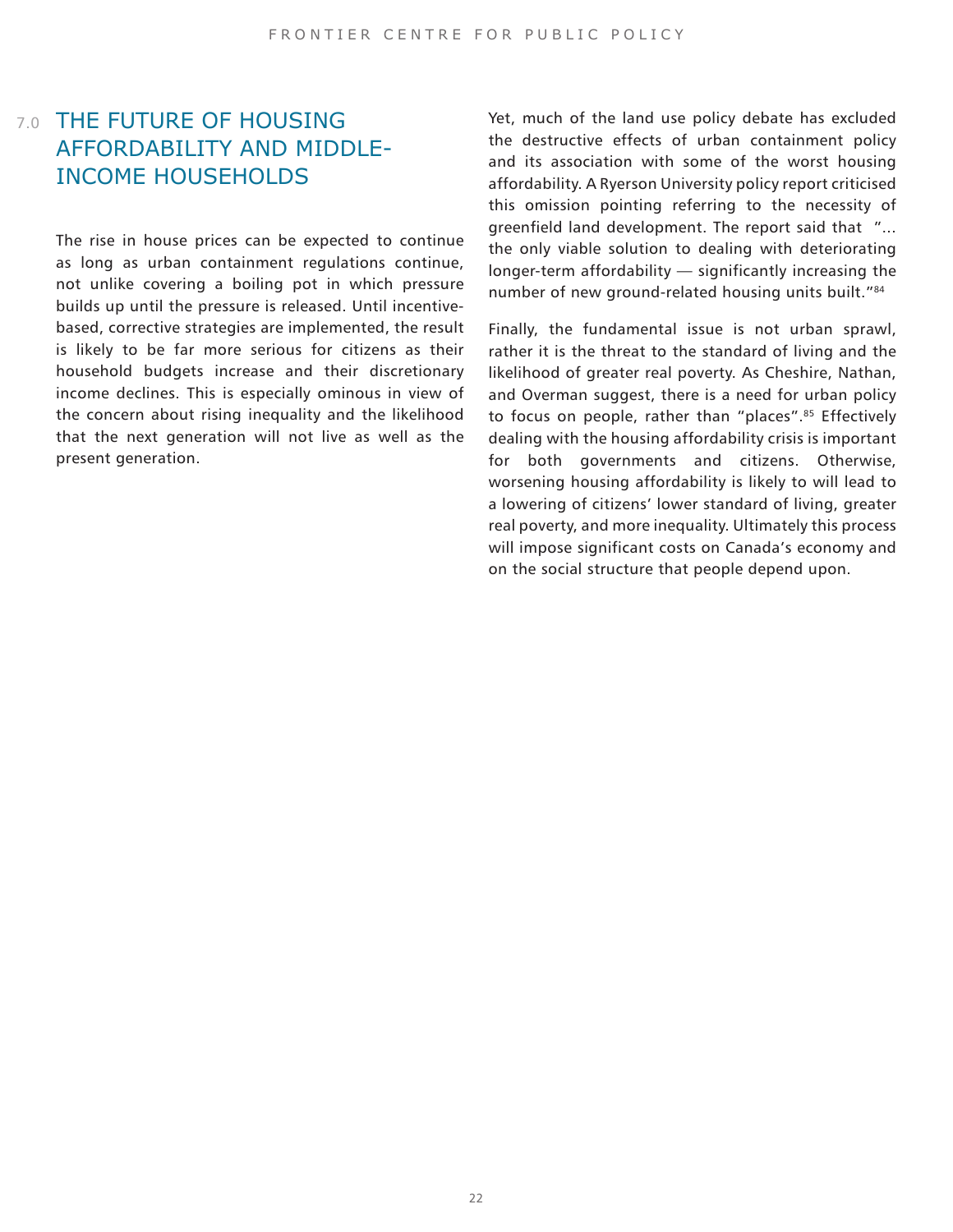## **ENDNOTES**

- <span id="page-22-0"></span>[1.](#page-5-0) Note: This report builds on *A Question of Values: Middle-Income Housing Affordability and Urban Containment Policy,* by Wendell Cox,<sup>2</sup> which contains a more detailed analysis of the impact of land-use policy on housing affordability, and, *Canada's Middle-Income Housing Affordability Crisis,* by Wendell Cox and Ailin He.<sup>3</sup> Parts of the present report are adapted from these earlier reports.
- <span id="page-22-1"></span>[2.](#page-5-0) Wendell Cox, *A Question of Values: Middle-Income Housing Affordability and Urban Containment Policy.* Frontier Centre for Public Policy. October 2015. https://www.fcpp.org/a\_question\_of\_values.
- <span id="page-22-2"></span> [3.](#page-5-0) Wendell Cox and Ailin He, *Canada's Middle-Income Housing Affordability Crisis.* Frontier Centre for Public Policy. June 2016. https://fcpp.org/wp-content/uploads/2016/06/Cox-He-Middle-Income-Housing-Crisis.pdf.
- <span id="page-22-3"></span> [4.](#page-5-0) The land-use regulations considered in this report are assumed to be "binding," meaning that they are enforced and that circumventing them is difficult, if not impossible.
- <span id="page-22-4"></span>[5.](#page-5-1) Wendell Cox, *A Question of Values: Middle-Income Housing Affordability and Urban Containment Policy.*
- <span id="page-22-5"></span>[6.](#page-5-2) Cox and He, *Canada's Middle-Income Housing Affordability Crisis.*
- <span id="page-22-6"></span> [7.](#page-5-3) The median multiple is used in the *Demographia Housing Affordability Survey,* which is referenced elsewhere in the report. Wendell Cox and Hugh Pavletich, *13th Annual Demographia Housing Affordability Survey,* http://www. demographia.com/dhi.pdf.
- <span id="page-22-7"></span>[8.](#page-6-0) Determined by income, adjusted for the local (metropolitan area) cost of living.
- <span id="page-22-8"></span>[9.](#page-6-1) Bank of Canada, "Financial System Review – December 2015." Available online at http://www.bankofcanada.ca/2015/12/ fsr-december-2015/.
- <span id="page-22-9"></span>[10.](#page-6-2) Organisation for Economic Co-operation and Development, "OECD Economic Surveys Canada," June 2014. Available online at http://www.oecd.org/eco/surveys/Overview%20\_CANADA\_2014.pdf.
- <span id="page-22-10"></span>[11.](#page-6-3) International Monetary Fund, "2014 Article IV Consultation – Staff Report; Staff Statement; and Press Release," IMF Country Report No. 15/22, January 2015. Available online at https://www.imf.org/external/pubs/ft/scr/2015/cr1522.pdf.
- <span id="page-22-11"></span>[12.](#page-6-4) Canada Mortgage and Housing Corporation, Housing Market Assessment: Released 4th Quarter 2016. https://www03. cmhc-schl.gc.ca/catalog/productDetail.cfm?cat=192&itm=1&lang=en&fr=1481755443583.
- <span id="page-22-12"></span>[13.](#page-6-5) Over 1,000,000 population.
- <span id="page-22-13"></span>[14.](#page-6-6) Cox and He (2016), *Canada's Middle Income Housing Affordability Crisis.*
- <span id="page-22-14"></span>[15.](#page-6-7) The 33 CMA's and the Fredericton and Charlottetown census agglomerations (CA's), These are the only provincial capitals that are not CMA's.
- <span id="page-22-15"></span>[16.](#page-6-8) Analysis of Consumer Price Index data (Statistics Canada) and Cox and He (2016), *Canada's Middle Income Housing Affordability Crisis.*
- <span id="page-22-16"></span>[17.](#page-7-0) Wendell Cox and Hugh Pavletich, *13th Annual Demographia Housing Affordability Survey,* http://www.demographia.com/ dhi.pdf.
- <span id="page-22-17"></span>[18.](#page-7-1) September 2016 from September 2015. Benchmark price in Vancouver, from the Real Estate Board of Greater Vancouver and average price in Toronto, from the Toronto Real Estate Board.
- <span id="page-22-18"></span>[19.](#page-8-0) "Cities" as used in this report refers to built-up urban areas (continuous urbanization, exclusive of rural areas), which are called "population centres" by Statistics Canada.
- <span id="page-22-19"></span>[20.](#page-8-1) Wendell Cox, "A Question of Values: Middle-Income Housing Affordability and Urban Containment Policy."
- <span id="page-22-20"></span>[21.](#page-8-2) *Demographia International Housing Affordability Survey: 2015.* Demographia. http://www.demographia.com/dhi.pdf.
- <span id="page-22-21"></span>[22.](#page-8-3) In Australia.
- <span id="page-22-22"></span>[23.](#page-8-4) The author predicted substantial losses in housing affordability in the Greater Golden Horseshoe (including the Toronto area) as a result of the "Places to Grow" urban containment government in Ontario as the program was being finalized. See: Wendell Cox (2004), *Myths About Urban Growth and the Toronto Green Belt,* Fraser Institute. https://www. fraserinstitute.org/studies/myths-about-urban-growth-and-toronto-greenbelt.
- <span id="page-22-23"></span>[24.](#page-8-5) The urban fringe is where the continuous urbanization meets the rural area.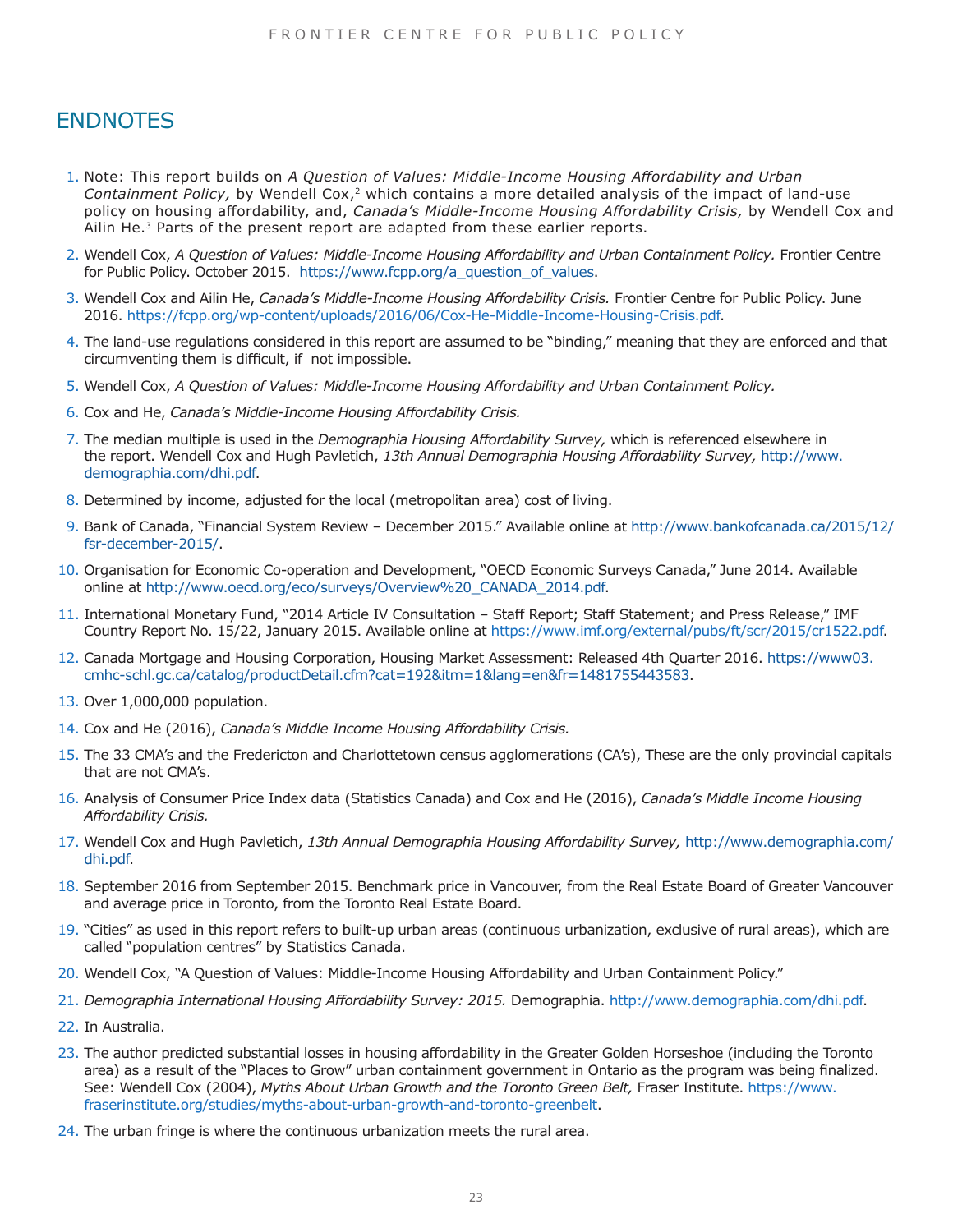- <span id="page-23-0"></span>[25.](#page-8-6) The area of continuous urban development (as opposed to the metropolitan area, which includes the rural area and smaller urban areas from which many people commute to the principal urban area. Statistics Canada began calling urban areas "population centres" in the 2011 census. For more information, see Demographia World Urban Areas.
- <span id="page-23-1"></span>[26.](#page-9-0) Arthur C. Nelson and Casey J. Dawkins, *Urban Containment in the United States: History, Models and Techniques for Regional and Metropolitan Growth Management,* American Planning Association Planning Advisory Service, (2004)2.
- <span id="page-23-2"></span>[27.](#page-9-1) Arthur C. Nelson and James B. Duncan, *Growth Management Principles and Practices,* APA Planners Press, 1995, p. 73.
- <span id="page-23-3"></span>[28.](#page-9-2) *Question of Values,* Appendix Section 1.
- <span id="page-23-4"></span>[29.](#page-9-3) Some dispute the achievement of this objective through urban containment. See Cox, *A Question of Values,* Appendix Section 2.
- <span id="page-23-5"></span>[30.](#page-9-4) There is less disagreement about the effectiveness of urban containment policy regarding this objective. See Cox, *A Question of Values,* Appendix Section 3 in Cox, "A Question of Values."
- <span id="page-23-6"></span>[31.](#page-9-5) Richard K. Green and Stephen Malpezzi, *A Primer on U.S. Housing Markets and Housing Policy,* Urban Institute Press, 2003, p. 146.
- <span id="page-23-7"></span>[32.](#page-9-6) This effect is also called the "bid rent" theory. This is an idealized conception that assumes a monocentric metropolitan area with a single dominating central business district. In recent decades, metropolitan areas around the world have become more polycentric, with peaks in land prices at the location of secondary centres but generally below the values achieved in the central business district. See William Alonso, "Location and Land-use: Toward a General Theory of Land Rent," Cambridge, Massachusetts, Harvard University Press, 1964, and Richard F. Muth, *Cities and Housing: The Spatial Pattern of Urban Residential Land Use,* Chicago, IL: University of Chicago Press, 1969.
- <span id="page-23-8"></span>[33.](#page-9-7) Gerard Mildner, "Public Policy & Portland's Real Estate Market," *Quarterly and Urban Development Journal,* 4th Quarter 2009. http://www.pdx.edu/sites/www.pdx.edu.realestate/files/1Q10-4A-Mildner-UGB-1-31-10.pdf.
- <span id="page-23-9"></span>[34.](#page-9-8) Wendell Cox (October 4, 2016), "Urban Containment: Endangered Working Families and Beleaguered Minorities", http:// www.newgeography.com/content/005407-urban-containment-endangered-working-families-and-beleaguered-minorities.
- <span id="page-23-12"></span>[35.](#page-10-0) Nelson and Dawkins, *Urban Containment in the United States.*
- <span id="page-23-13"></span>[36.](#page-10-1) *Ibid.*
- <span id="page-23-14"></span>[37.](#page-10-2) Gerrit J. Knaap, and Arthur C. Nelson, "The Effects of Regional Land-use Control in Oregon: A Theoretical and Empirical Review", *The Review of Regional Studies* Vol. 18, No. 2 (1988): 37-46.
- <span id="page-23-15"></span>[38.](#page-10-3) Peter G. Hall, Ray Thomas, Harry Gracey and Roy Drewett. *The Containment of Urban England: The planning system: objectives, operations, impacts.* Vol. 2. Allen and Unwin [for] PEP, 1973.
- <span id="page-23-16"></span>[39.](#page-10-4) Hall *et al. The Containment of Urban England.*
- <span id="page-23-10"></span>[40.](#page-10-5) Organisation for Economic Cooperation and Development (2012), *Compact City Policies: An Assessment,* http://www. oecd.org/greengrowth/compact-city-policies-9789264167865-en.htm.
- [41.](#page-10-6) Data from *Demographia International Housing Affordability Survey,* multiple editions.
- <span id="page-23-11"></span>[42.](#page-10-7) Data from *Demographia International Housing Affordability Survey,* multiple editions.
- <span id="page-23-17"></span>[43.](#page-11-0) Wendell Cox and Hugh Pavletich, *12th Annual Demographia International Housing Affordability Survey: 2016,* Demographia, 2016. http://www.demographia.com/dhi.pdf.
- <span id="page-23-18"></span>[44.](#page-11-1) There is one notable exception, Boston, without urban containment policy. Boston's severe unaffordability is the result of large lot zoning that has resulted in the metropolitan region's (combined statistical area) development of an urban footprint second only to New York in the world, despite having less than one-third the population. By virtue of Boston's large population, its large lot zoning has become a "de facto" land rationing strategy. http://www.newgeography.com/ content/004987-the-evolving-urban-form-sprawling-boston and Glaeser, Edward L., Jenny Schuetz and Bryce Ward. "Regulation and the Rise of Housing Prices in Greater Boston." Rappaport Institute for Greater Boston, Pioneer Institute for Public Policy Research (2006).
- <span id="page-23-19"></span>[45.](#page-11-2) Cox, *A Question of Values.*
- <span id="page-23-20"></span>[46.](#page-11-3) Chang-Tai Hsieh and Enrico Moretti, "Why Do Cities Matter? Local Growth and Aggregate Growth," The National Bureau of Economic Research, May 2015. http://www.nber.org/papers/w21154.
- <span id="page-23-21"></span>[47.](#page-11-4) Thomas Piketty and Arthur Goldhammer, *Capital in the 21st Century,* 2014.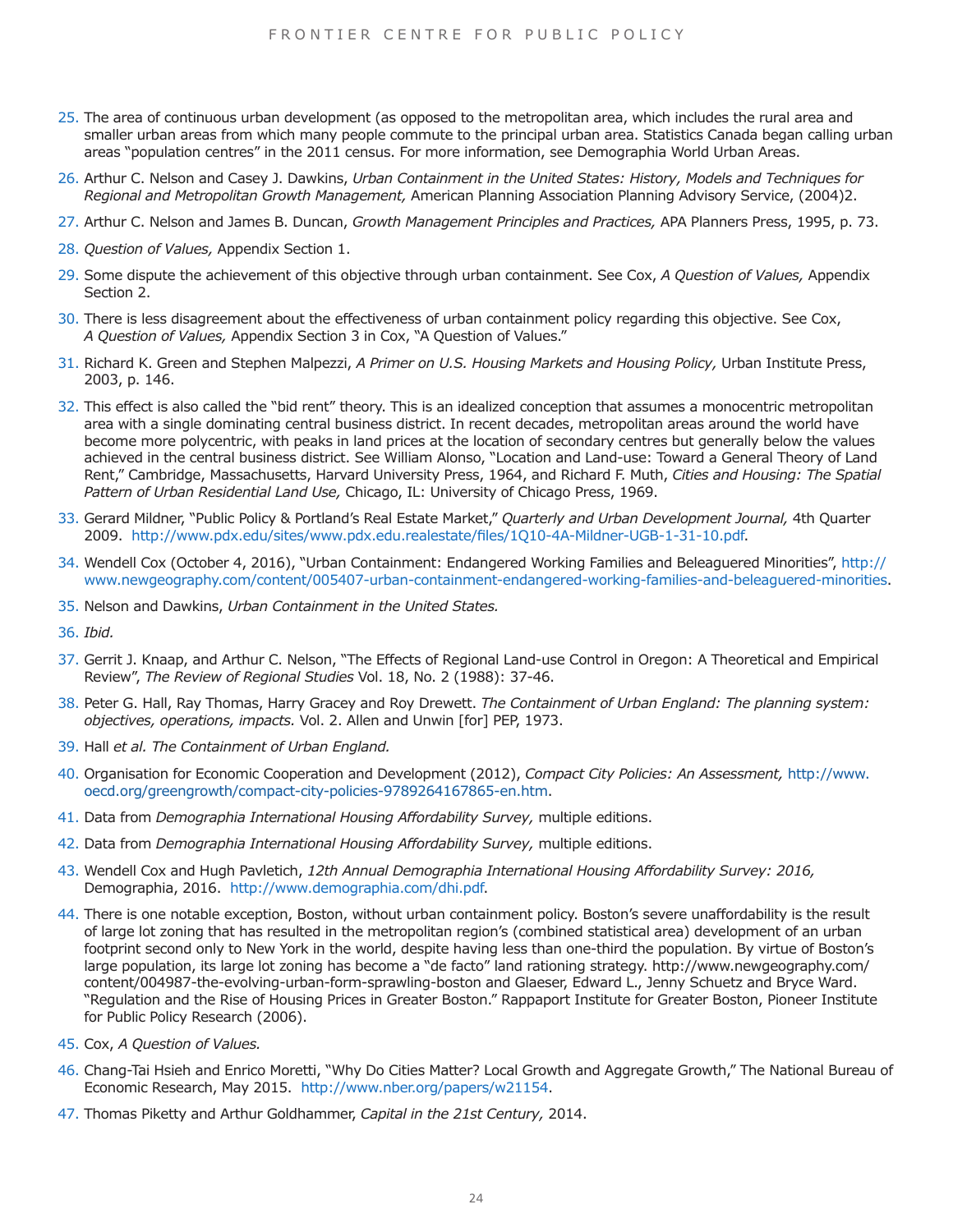- <span id="page-24-0"></span>[48.](#page-11-5) Matthew Rognlie, "A note on Piketty and diminishing returns to capital," June 15, 2014. http://www.mit.edu/~mrognlie/ piketty diminishing returns.pdf.
- <span id="page-24-1"></span>[49.](#page-11-6) Giani La Cava (2016), "Housing Prices, Mortgage Interest Rates and the Rising hare of Capital Income in the United States," BIS Working Papers No 572, Berne, Switzerland: Bank for International Settlements, http://www.bis.org/publ/ work572.pdf.
- <span id="page-24-2"></span>[50.](#page-12-0) Cox, *A Question of Values.*
- <span id="page-24-3"></span>[51.](#page-12-1) See, for example, William A. Fischel, *Regulatory Takings: Law, Economics, and Politics.* Harvard University Press, 1995.
- <span id="page-24-4"></span>[52.](#page-12-2) Cox, *A Question of Values.*
- <span id="page-24-5"></span>[53.](#page-12-3) Wendell Cox, "Constraints on Housing Supply: Natural and Regulatory," *Econ Journal Watch* Vol. 8, No. 1, (2011): 13-27. http://econjwatch.org/articles/constraints-on-housing-supply-natural-and-regulatory.
- <span id="page-24-6"></span>[54.](#page-12-4) Dianne Katz, *The BC Agricultural Land Reserve: A Critical Analysis,* Fraser Institute (2009). https://www.fraserinstitute. org/sites/default/files/BCAgriculturalLandReserve.pdf.
- <span id="page-24-7"></span>[55.](#page-12-5) *Demographia International Housing Affordability Survey,* www.demographia.com/dhi.pdf.
- <span id="page-24-8"></span>[56.](#page-12-6) *Demographia World Urban Areas: 13th Annual Edition,* http://demographia.com/db-worldua.pdf.
- <span id="page-24-9"></span>[57.](#page-12-7) Calculated using data from 2011 Statistics Canada for population centres, 2010 United States Census Bureau data for urban areas and *Demographia World Urban Areas,* www.demographia.com/worldua.pdf. The calculation assumes the Toronto population centre density.
- <span id="page-24-10"></span>[58.](#page-12-8) Shlomo Angel, *Planet of Cities,* Lincoln Institute of Land Policy, 2012.
- <span id="page-24-11"></span>[59.](#page-12-9) Wendell Cox, *Urban Policy: Time for a Paradigm Shift,* Frontier Centre for Public Policy (2013), https://fcpp.org/files/1/ PS151\_UrbanPolicy\_JL03F2.pdf.
- <span id="page-24-12"></span>[60.](#page-12-10) Dianne Katz, *The BC Agricultural Land Reserve: A Critical Analysis.*
- <span id="page-24-13"></span>[61.](#page-13-0) Cheshire, Paul. *Urban containment, housing affordability and price stability – irreconcilable goals.*
- <span id="page-24-14"></span>[62.](#page-13-1) This is under normal circumstances. A developer is not likely to proceed with a project unless a competitive return on investment can be made, including the fees and levies. Developers may not be able to recoup all of these costs when land prices fall. However, this is unusual in urban containment markets.
- <span id="page-24-15"></span>[63.](#page-13-2) Claude Gruen, *New Urban Development: Looking Back to See Forward,* Rutgers University Press, 2010.
- <span id="page-24-16"></span>[64.](#page-13-3) CMHC, "Government-imposed Charges on New Housing in Canada (2009)," CMHC Social-economic Series 10-022, Research Highlight, November 2010. http://www.cmhc-schl.gc.ca/odpub/pdf/67163.pdf?fr=1454362810755.
- <span id="page-24-17"></span>[65.](#page-13-4) Per single-family dwelling room. See: Residential Development Charges: Effective February 1, 2016, City of Toronto, http://www1.toronto.ca/wps/portal/contentonly?vgnextoid=acd97487cdd61510VgnVCM10000071d60f89RCRD&vgnextc hannel=a90b285441f71410VgnVCM10000071d60f89RCRD, and, Residential Development Charges: Effective November 1, 2013, City of Toronto, http://www1.toronto.ca/City%20Of%20Toronto/Corporate%20Finance/Developmental%20 Charges/Files/pdf/D/DevChargesPhamplet\_final\_accessible.pdf.
- <span id="page-24-18"></span>[66.](#page-13-5) Hemson Consulting, Ltd. (August 2016), *Determination of Regulatory Fees to Finance Growth: Technical Report,* http:// winnipeg.ca/finance/pdfs/growth/HEMSON-DeterminationOfRegulatoryFeesToFinanceGrowth.pdf,and, "Review of Growth Financing Mechanisms," http://winnipeg.ca/finance/pdfs/growth/HEMSON-ReviewOfMunicipalGrowthFinancingMechanis ms.pdf.
- <span id="page-24-19"></span>[67.](#page-14-0) See for example, Keith R. Ihlanfeldt and Timothy M. Shaughnessy. "An empirical investigation of the effects of impact fees on housing and land markets." *Regional Science and Urban Economics* 34, no. 6 (2004).
- <span id="page-24-20"></span>[68.](#page-14-1) This strategy has been used to stop further urban expansion, such as in the suburbs of Washington, DC (See Section 4.1).
- <span id="page-24-21"></span>[69.](#page-14-2) Four decades after the Portland metropolitan area adoption of more restrictive land-use policies, many streets in the southeast and northeast quadrants of the core city of Portland continue to have either no sidewalks or only intermittent sidewalks.
- <span id="page-24-22"></span>[70.](#page-14-3) "Places Apart: A Planet of Suburbs," *The Economist.* http://www.economist.com/node/21634591/sites/all/modules/ custom/ec\_essay.
- <span id="page-24-23"></span>[71.](#page-14-4) Donald Brash, "Introduction to the *4th Annual Demographia International Housing Affordability Survey,*" Demographia, 2008. http://demographia.com/dhi4-preface.pdf.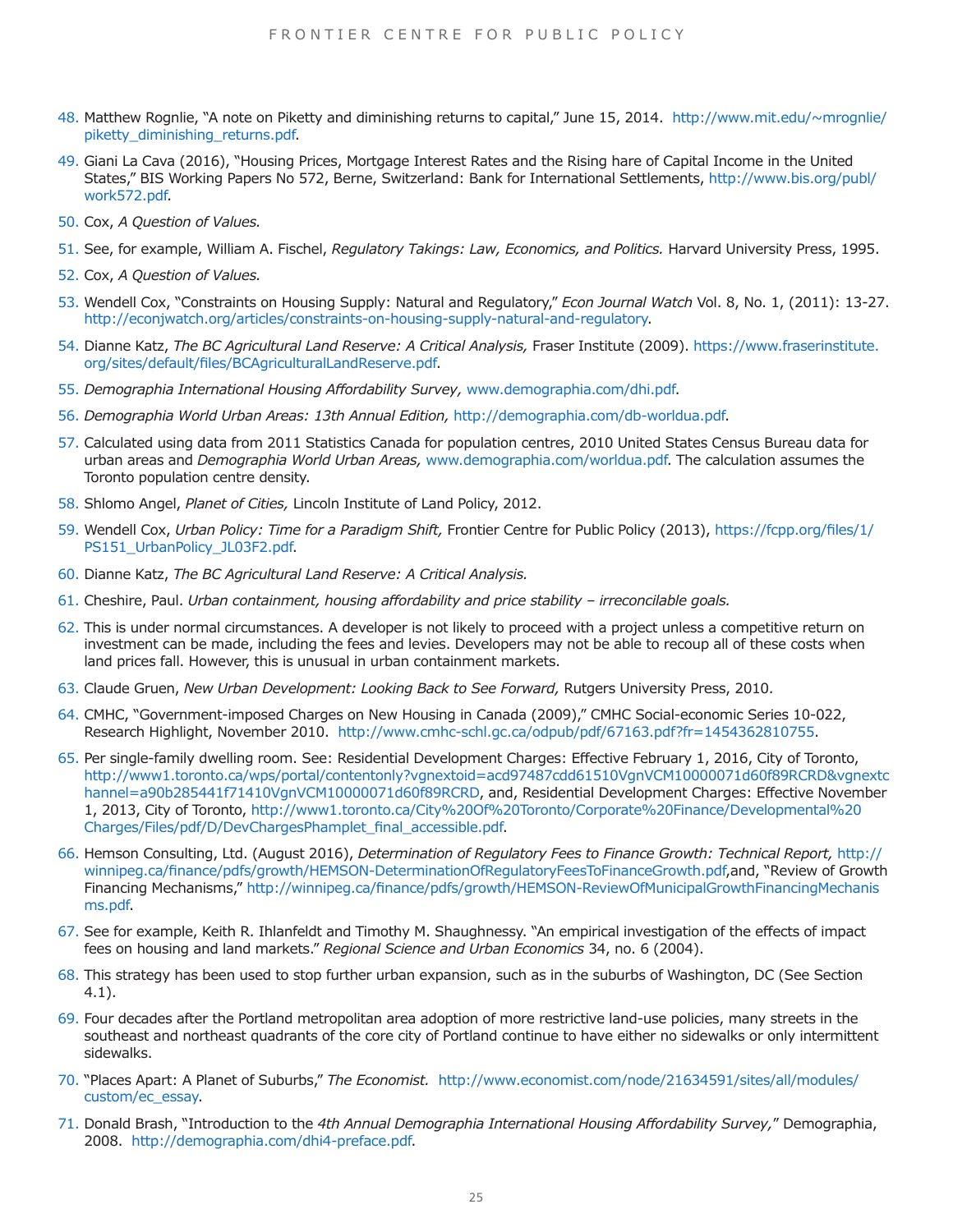- <span id="page-25-0"></span>[72.](#page-17-0) *Demographia International Housing Affordability Surveys* (annual).
- <span id="page-25-1"></span>[73.](#page-17-1) *13th Annual Demographia International Housing Affordability Survey* (2017), www.demographia.com.
- <span id="page-25-2"></span>[74.](#page-17-2) Houston does is without the typical zoning of North American municipalities.
- <span id="page-25-3"></span>[75.](#page-17-3) Altus Group, "Canadian Cost Guide 2016," http://us.altusgroup.com/press-release/altus-group-releases-2016 construction-cost-guide/12885.
- <span id="page-25-4"></span>[76.](#page-18-0) See Frank Clayton and David Amborski (2017), "Countering Myths about Rising Ground-Related Housing Prices in the GTA: New Supply Really Matters," Centre for Urban Research and Land Development, Ryerson University.
- <span id="page-25-5"></span>[77.](#page-18-1) Wendell Cox (2014), *Housing Affordability and the Standard of Living in Toronto,* Frontier Centre for Public Policy, https:// fcpp.org/sites/default/files/toronto-housing.pdf.
- <span id="page-25-6"></span>[78.](#page-19-0) Andrew Evans, Economics, *Real Estate & the Supply of Land,* Blackwell, 2004.
- <span id="page-25-7"></span>[79.](#page-19-1) Cheshire, Paul. *Urban containment, housing affordability and price stability – irreconcilable goals.* SERC Policy Papers, SERCPP004. The London School of Economics and Political Science, Spatial Economics Research Centre, London, U.K., 2009.
- <span id="page-25-8"></span>[80.](#page-19-2) A. W. Evans and O. M. Hartwich, (2006), *Better Homes, Greener Cities, London: Policy Exchange.*
- <span id="page-25-9"></span>[81.](#page-19-2) Shlomo Angel, *Planet of Cities.*
- <span id="page-25-10"></span>[82.](#page-19-3) Cheshire, Paul C., Max Nathan, and Henry G. Overman. *Urban Economics and Urban Policy: Challenging Conventional Policy Wisdom.* Edward Elgar Publishing, 2014.Cheshire, Paul and W. Vermeulen, "Land markets and their regulation: the welfare economics of planning," LSE Research online, 2009. http://eprints.lse.ac.uk/30787/1/Land\_markets\_and\_their\_ regulation (LSERO\_version).pdf, New Zealand Productivity Commission. "Using Land for Housing." September 2015. http://www.productivity.govt.nz/inquiry-content/2060?stage=4 and Wendell Cox, "Auckland Tackles Housing Affordability Crisis," *newgeography,* February 11, 2015. http://www.newgeography.com/content/005086-auckland-tackles-housingaffordability-crisis.
- <span id="page-25-11"></span>[83.](#page-20-0) See Wendell Cox (September 24, 2013), *Unblocking Constipated Planning in New Zealand,* [http://www.newgeography.](http://www.newgeography.com/content/003950-unblocking-constipated-planning-new-zealand,) [com/content/003950-unblocking-constipated-planning-new-zealand](http://www.newgeography.com/content/003950-unblocking-constipated-planning-new-zealand,), and, Joe B. Allen and David M. Oliver, Jr. Texas *Municipal Utility Districts: An Infrastructure Financing System,* http://westten.com/sites/default/files/texas-municipalutility-districts-an-infrastructure-financing-system.pdf (Texas).
- <span id="page-25-12"></span>[84.](#page-21-0) Clayton and David (2017).
- <span id="page-25-13"></span>[85.](#page-21-1) Cheshire, Nathan and Overman, 2014.